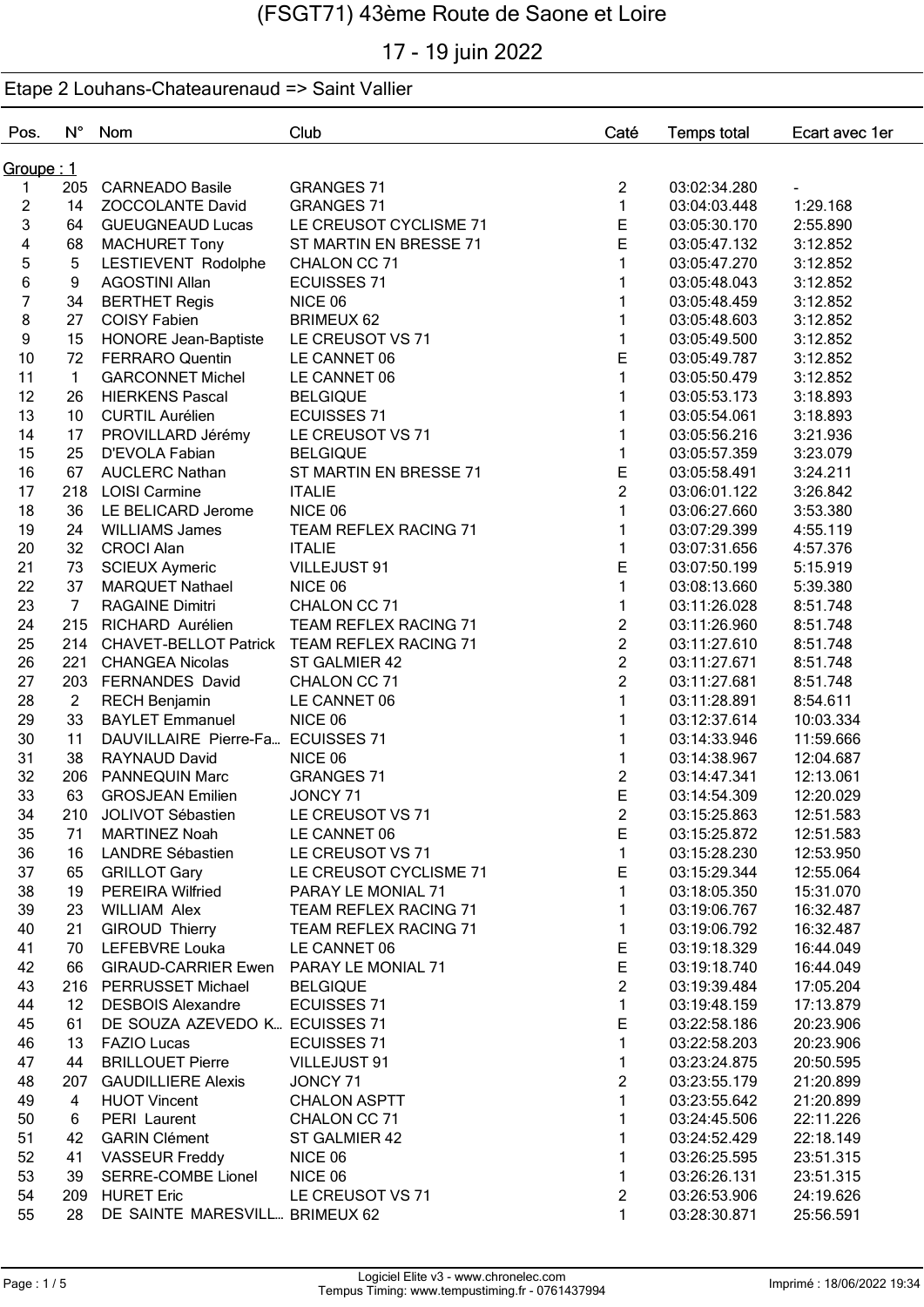# 17 - 19 juin 2022

| Pos.              | $N^{\circ}$ | <b>Nom</b>                  | <b>Club</b>                  | Caté           | <b>Temps total</b> | Ecart avec 1er |
|-------------------|-------------|-----------------------------|------------------------------|----------------|--------------------|----------------|
| Groupe: 1 (Suite) |             |                             |                              |                |                    |                |
| 56                | 30          | <b>MACHIN Thibault</b>      | <b>BRIMEUX 62</b>            |                | 03:28:31.003       | 25:56.591      |
| 57                | 31          | <b>ALMONACIL Sylvain</b>    | <b>ITALIE</b>                |                | 03:29:19.591       | 26:45.311      |
| 58                | 45          | DAME Damien                 | <b>VILLEJUST 91</b>          |                | 03:29:46.402       | 27:12.122      |
| 59                | 213         | <b>DEMANCHE Eric</b>        | PARAY LE MONIAL 71           | $\overline{2}$ | 03:30:20.862       | 27:46.582      |
| 60                | 219         | <b>AUDO Raphael</b>         | NICE 06                      | 2              | 03:38:21.745       | 35:47.465      |
| 61                | 8           | THIBERT Sylvain             | CHALON CC 71                 |                | 04:13:54.860       | 1:11:20.580    |
| 62                | 204         | <b>MENEGHELLI Giovanni</b>  | <b>CHARNAY LES CHALON 71</b> | 2              | 04:13:55.095       | 1:11:20.580    |
| Abandons          |             |                             |                              |                |                    |                |
| 63                | 211         | <b>LOPEZ Ludovic</b>        | LE CREUSOT VS 71             | 2              | 03:05:55.129       | 1:11:20.580    |
| 64                | 208         | <b>GAUTHIER GAY Aymeric</b> | LE CREUSOT VS 71             | $\mathcal{P}$  | 03:54:54.099       | 52:19.819      |
| 65                | 18          | <b>FUZY Adrien</b>          | PARAY LE MONIAL 71           |                |                    |                |
| 66                | 29          | <b>LEROUX Ludovic</b>       | <b>BRIMEUX 62</b>            |                |                    |                |
| 67                | 69          | <b>HURST Thomas</b>         | TEAM REFLEX RACING 71        | E              |                    |                |
| 68                | 212         | <b>BIGARNET Mathieu</b>     | <b>LOUHANS 71</b>            | 2              |                    |                |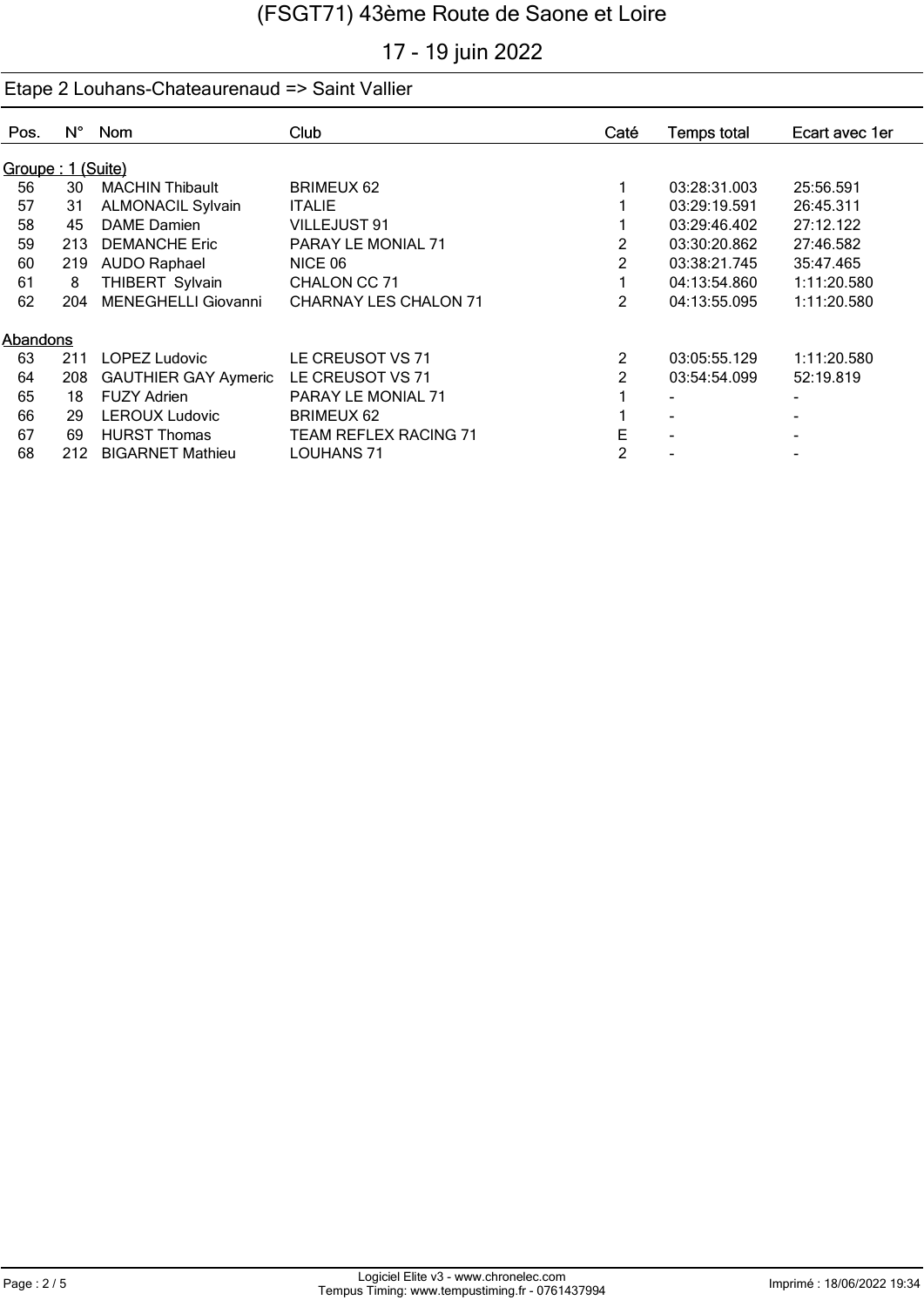# 17 - 19 juin 2022

| Pos.              | $N^{\circ}$ | Nom                            | Club                          | Caté   | <b>Temps total</b> | Ecart avec 1er |
|-------------------|-------------|--------------------------------|-------------------------------|--------|--------------------|----------------|
| <u>Groupe : 2</u> |             |                                |                               |        |                    |                |
| 1                 |             | 308 BEUDET Yoann               | CHARNAY LES CHALON 71         | 3      | 02:01:03.466       |                |
| $\overline{2}$    | 412         | <b>CHARLES Baptiste</b>        | LE CREUSOT VS 71              | 4      | 02:04:26.254       | 3:22.788       |
| 3                 |             | 302 REGNAULT Thibault          | AMCT <sub>71</sub>            | 3      | 02:05:03.326       | 3:59.860       |
| 4                 |             | 330 DREZET Quentin             | <b>MONTCEAU 71</b>            | 3      | 02:05:48.111       | 4:44.645       |
| 5                 |             | 338 PELLERIN Xavier            | COGNIN <sub>73</sub>          | 3      | 02:06:12.078       | 5:08.612       |
| 6                 | 339         | <b>SAHUC Thibault</b>          | COGNIN <sub>73</sub>          | 3      | 02:06:12.197       | 5:08.612       |
| $\overline{7}$    |             | 337 GIL Bruno                  | COGNIN <sub>73</sub>          | 3      | 02:06:22.841       | 5:19.375       |
| 8                 | 340         | <b>FOURNIER Nicolas</b>        | ROANNE <sub>42</sub>          | 3      | 02:06:23.123       | 5:19.375       |
| 9                 |             | 317 THIBERT Lubin              | <b>GRANGES 71</b>             | 3      | 02:06:28.091       | 5:24.625       |
| 10                |             | 432 DEMAGNY Nicolas            | MEXIMIEUX 01                  | 4      | 02:06:34.155       | 5:30.689       |
| 11                |             | 406 BERARD Valentin            | <b>GRANGES 71</b>             | 4      | 02:07:50.497       | 6:47.031       |
| 12                |             | 424 PETIT Pascal               | <b>VARENNES ST SAUVEUR 71</b> | 4      | 02:07:51.886       | 6:48.420       |
| 13                | 326         | <b>MONNET Clément</b>          | <b>MARCIGNY 71</b>            | 3      | 02:07:52.915       | 6:48.420       |
| 14                | 301         | <b>DELAURO Alan</b>            | AMCT 71                       | 3      | 02:09:27.680       | 8:24.214       |
| 15                |             | 403 LOUIS Fabrice              | CHALON VS 71                  | 4      | 02:09:40.482       | 8:37.016       |
| 16                | 320         | <b>BERARD Jean-Philippe</b>    | LE CREUSOT VS 71              | 3      | 02:09:45.365       | 8:41.899       |
| 17                | 437         | DA FONSECA Eduardo             | VILLEJUST 91                  | 4      | 02:09:46.168       | 8:41.899       |
| 18                | 425         | <b>RAMAEKERS Brice</b>         | <b>BELGIQUE</b>               | 4      | 02:09:46.447       | 8:41.899       |
| 19                | 419         | <b>DEPREZ Lucas</b>            | <b>MARCIGNY 71</b>            | 4      | 02:09:46.463       | 8:41.899       |
| 20                |             | 434 SPITERI Michael            | MEXIMIEUX 01                  | 4      | 02:09:47.354       | 8:41.899       |
| 21                | 341         | MICHALET Stéphane              | ST CHAMOND 42                 | 3      | 02:09:49.515       | 8:46.049       |
| 22                |             | 314 LEJEUNE Sylvain            | FLACE 71                      | 3      | 02:09:49.871       | 8:46.049       |
| 23                |             | 336 WILMET Frédéric            | <b>BELGIQUE</b>               | 3      | 02:09:52.443       | 8:48.977       |
| 24                | 407         | PANNEQUIN Robert               | <b>GRANGES 71</b>             | 4      | 02:09:52.851       | 8:48.977       |
| 25                | 303         | <b>SANCIER Victor</b>          | AMCT <sub>71</sub>            | 3      | 02:10:06.547       | 9:03.081       |
| 26                | 307         | <b>GRESSE Gabriel</b>          | CHALON VS 71                  | 3      | 02:13:00.608       | 11:57.142      |
| 27                | 427         |                                | COGNIN <sub>73</sub>          | 4      | 02:13:23.605       |                |
| 28                | 312         | <b>FLORET Stephane</b>         |                               |        |                    | 12:20.139      |
| 29                | 411         | <b>DUMONT Fabien</b>           | <b>ECUISSES 71</b>            | 3<br>4 | 02:14:15.880       | 13:12.414      |
|                   |             | <b>GAUTHEY Océane</b>          | LE CREUSOT CYCLISME 71        |        | 02:14:19.841       | 13:16.375      |
| 30                | 402         | <b>DUMONTEL Jérome</b>         | BUXY 71                       | 4      | 02:14:19.884       | 13:16.375      |
| 31                | 438         | <b>GOGUELAT Romain</b>         | VILLEJUST 91                  | 4      | 02:14:22.878       | 13:19.412      |
| 32                | 319         | ZOCCOLANTE Christop GRANGES 71 |                               | 3<br>3 | 02:14:25.522       | 13:22.056      |
| 33                | 333         | <b>BADET Antoine</b>           | <b>TEAM REFLEX RACING 71</b>  |        | 02:14:29.831       | 13:26.365      |
| 34                |             | 401 AURENGE Christophe         | AMCT <sub>71</sub>            | 4      | 02:15:06.659       | 14:03.193      |
| 35                |             | 429 VERNIER Philippe           | COGNIN <sub>73</sub>          | 4      | 02:16:06.403       | 15:02.937      |
| 36                |             | 327 PRONCHERY Mickael          | MARCIGNY 71                   | 3      | 02:16:12.534       | 15:09.068      |
| 37                |             | 310 LABBE Florian              | CHARNAY LES CHALON 71         | 3      | 02:18:03.500       | 17:00.034      |
| 38                |             | 325 GENETET Thomas             | <b>LOUHANS 71</b>             | 3      | 02:18:03.500       | 17:00.034      |
| 39                |             | 405 RIGOMIER Vincent           | FLACE 71                      | 4      | 02:18:03.520       | 17:00.034      |
| 40                |             | 315 TALMARD Gérald             | FLACE 71                      | 3      | 02:18:57.182       | 17:53.716      |
| 41                |             | 435 ARMAND Jean-Claude         | ST CHAMOND 42                 | 4      | 02:19:30.754       | 18:27.288      |
| 42                |             | 421 DORLAND Benoît             | ST MARTIN EN BRESSE 71        | 4      | 02:19:41.881       | 18:38.415      |
| 43                |             | 334 FOUILLOUX Thierry          | TEAM REFLEX RACING 71         | 3      | 02:19:42.943       | 18:38.415      |
| 44                |             | 420 ROGALSKI Arthur            | MONTCEAU 71                   | 4      | 02:20:31.553       | 19:28.087      |
| 45                | 329         | <b>BAUDIN Thibaut</b>          | MONTCEAU 71                   | 3      | 02:20:35.579       | 19:32.113      |
| 46                | 417         | <b>MACIASZEK Guillaume</b>     | LE CREUSOT VS 71              | 4      | 02:20:45.243       | 19:41.777      |
| 47                |             | 439 ALENDA Nathan              | CHALON VS 71                  | 4      | 02:20:46.261       | 19:41.777      |
| 48                |             | 418 MAIKHAF Ahmed              | LE CREUSOT VS 71              | 4      | 02:20:46.568       | 19:41.777      |
| 49                |             | 423 REBILLARD Stéphane         | ST MARTIN EN BRESSE 71        | 4      | 02:20:56.548       | 19:53.082      |
| 50                | 431         | <b>CLAUDE Fabrice</b>          | MEXIMIEUX 01                  | 4      | 02:23:03.059       | 21:59.593      |
| 51                |             | 428 GARNIER Didier             | COGNIN <sub>73</sub>          | 4      | 02:23:20.093       | 22:16.627      |
| 52                |             | 404 CHARLOT Denis              | FLACE 71                      | 4      | 02:23:33.573       | 22:30.107      |
| 53                |             | 416 DESGOUILLES Julien         | LE CREUSOT VS 71              | 4      | 02:23:48.999       | 22:45.533      |
| 54                |             | 342 REBILLARD Enzo             | ST MARTIN EN BRESSE 71        | 3      | 02:23:55.066       | 22:51.600      |
| 55                |             | 305 BONNETAIN Jean-Luc         | CHALON UV 71                  | 3      | 02:23:55.472       | 22:51.600      |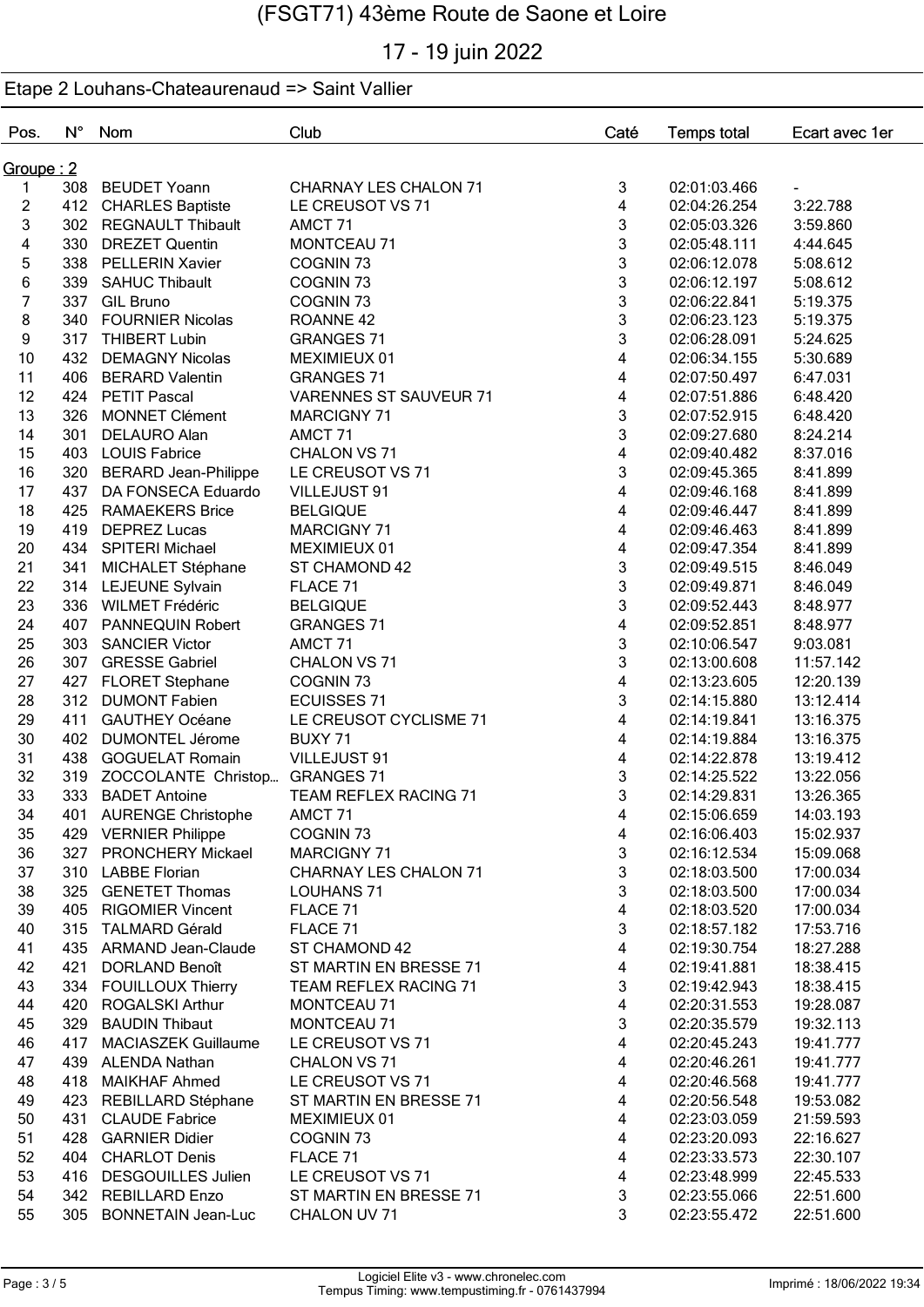# 17 - 19 juin 2022

| Pos.              | $N^{\circ}$ | Nom                          | Club                   | Caté | <b>Temps total</b> | Ecart avec 1er |
|-------------------|-------------|------------------------------|------------------------|------|--------------------|----------------|
| Groupe: 2 (Suite) |             |                              |                        |      |                    |                |
| 56                |             | 324 ROY Gerald               | <b>LOUHANS 71</b>      | 3    | 02:24:08.282       | 23:04.816      |
| 57                | 335         | <b>RICHARD Philippe</b>      | <b>VERDUN 71</b>       | 3    | 02:26:06.061       | 25:02.595      |
| 58                | 328         | <b>SAUNIER Phillipe</b>      | <b>MARCIGNY 71</b>     | 3    | 02:26:12.204       | 25:08.738      |
| 59                | 426         | <b>DESFEUX Jean Francois</b> | COGNIN <sub>73</sub>   | 4    | 02:26:20.084       | 25:16.618      |
| 60                | 413         | <b>CHARLES Romain</b>        | LE CREUSOT VS 71       | 4    | 02:26:25.854       | 25:22.388      |
| 61                | 408         | <b>RABUT Lucas</b>           | <b>GRANGES 71</b>      | 4    | 02:26:32.619       | 25:29.153      |
| 62                | 409         | <b>RABUT Sylvain</b>         | <b>GRANGES 71</b>      | 4    | 02:26:32.758       | 25:29.153      |
| 63                | 316         | <b>BOSC Raoul</b>            | <b>GRANGES 71</b>      | 3    | 02:26:35.422       | 25:31.956      |
| 64                | 410         | <b>GROSJEAN Gaëtan</b>       | JONCY 71               | 4    | 02:28:19.236       | 27:15.770      |
| 65                | 433         | <b>FREMY Thierry</b>         | MEXIMIEUX 01           | 4    | 02:30:15.760       | 29:12.294      |
| 66                | 321         | <b>DELERUE Franck</b>        | <b>LOUHANS 71</b>      | 3    | 02:32:47.646       | 31:44.180      |
| 67                | 430         | <b>LOCATELLI Remo</b>        | <b>ITALIE</b>          | 4    | 02:36:17.132       | 35:13.666      |
| 68                | 323         | <b>MASA Sylvain</b>          | <b>LOUHANS 71</b>      | 3    | 02:40:11.298       | 39:07.832      |
| Abandons          |             |                              |                        |      |                    |                |
| 69                | 304         | ETIEVANT Stéphane            | CHALON CC 71           | 3    |                    |                |
| 70                | 306         | <b>MARTIN Ludovic</b>        | CHALON UV 71           | 3    |                    |                |
| 71                | 309         | <b>GRILLOT Nicolas</b>       | CHARNAY LES CHALON 71  | 3    |                    |                |
| 72                | 322         | <b>MASA Elliot</b>           | <b>LOUHANS 71</b>      | 3    |                    |                |
| 73                | 332         | <b>BRIOTTET Benoit</b>       | ST MARTIN EN BRESSE 71 | 3    |                    |                |
| 74                | 436         | <b>CARON Michaël</b>         | VILLEJUST 91           | 4    |                    |                |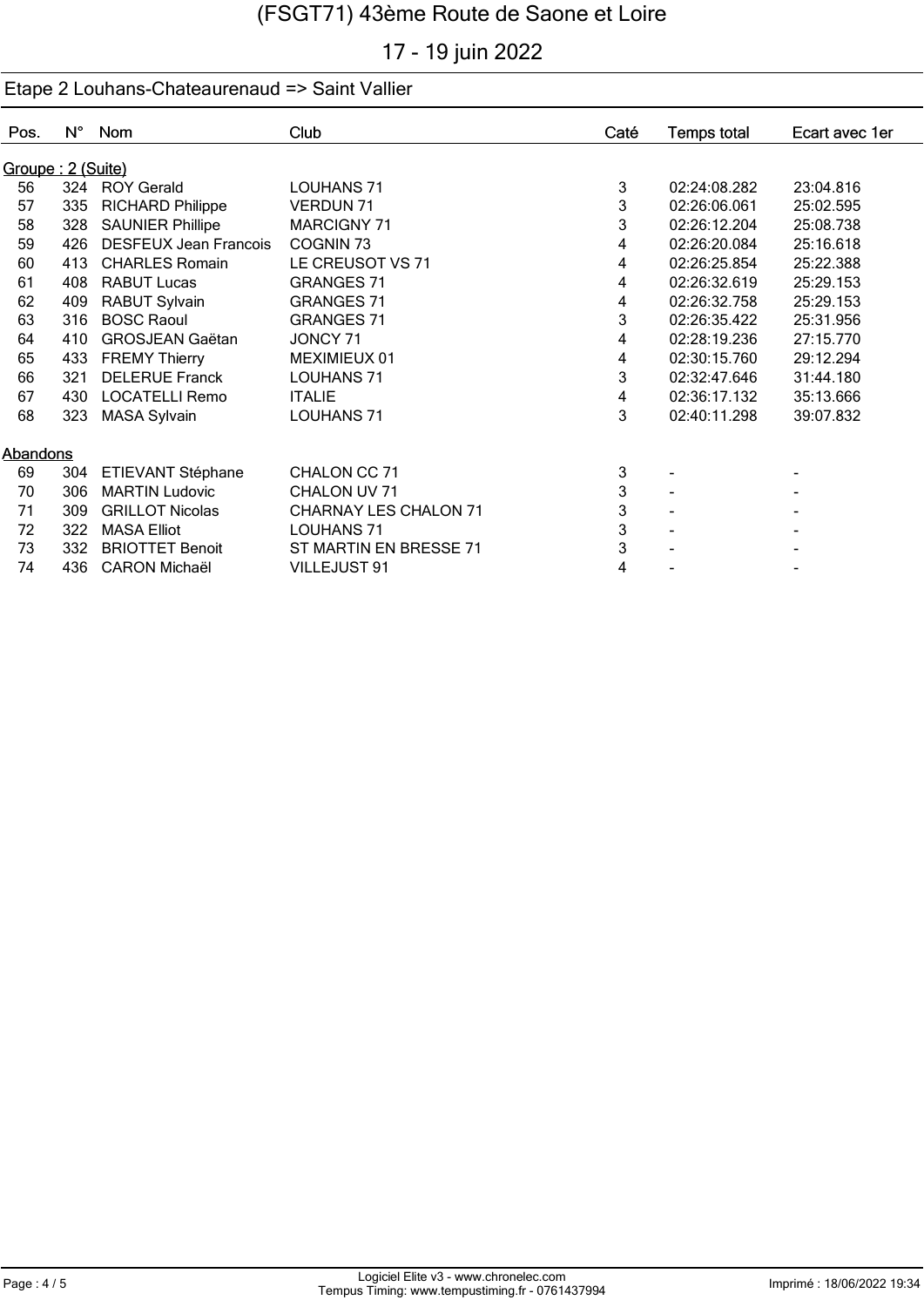# 17 - 19 juin 2022

| Pos.           | $N^{\circ}$ | Nom                        | Club                          | Caté | <b>Temps total</b> | Ecart avec 1er |
|----------------|-------------|----------------------------|-------------------------------|------|--------------------|----------------|
| Groupe:3       |             |                            |                               |      |                    |                |
| 1              |             | 509 PONCET Flavie          | JONCY 71                      | 5    | 02:18:21.611       | $\blacksquare$ |
| $\overline{c}$ | 523         | <b>FORNARI Andrea</b>      | <b>ITALIE</b>                 | 5    | 02:18:30.755       | 9.144          |
| 3              |             | 524 LEPRI Arnaldo          | <b>ITALIE</b>                 | 5    | 02:22:50.377       | 4:28.766       |
| 4              |             | 502 JOBLOT Thierry         | BUXY 71                       | 5    | 02:25:09.613       | 6:48.002       |
| 5              |             | 520 POLLET Daniel          | COGNIN <sub>73</sub>          | 5    | 02:25:18.049       | 6:56.438       |
| 6              | 511         | MICHAUDET Jean             | ST MARCEL 71                  | 5    | 02:25:18.814       | 6:56.438       |
| 7              | 506         | <b>TRANCHANT Regis</b>     | CHALON VS 71                  | 5    | 02:29:18.728       | 10:57.117      |
| 8              | 510         | <b>DUCOTE Jean-Michel</b>  | MONTCEAU 71                   | 5    | 02:29:40.030       | 11:18.419      |
| 9              | 501         | <b>BRUZZONI Stéphane</b>   | BUXY 71                       | 5    | 02:33:32.920       | 15:11.309      |
| 10             |             | 522 CROCI Silvano          | <b>ITALIE</b>                 | 5    | 02:37:14.377       | 18:52.766      |
| 11             |             | 525 STACCHI Andrea         | <b>ITALIE</b>                 | 5    | 02:37:14.541       | 18:52.766      |
| 12             | 602         | <b>CREUZENET Cyril</b>     | <b>CHARNAY LES CHALON 71</b>  | 6    | 02:37:14.563       | 18:52.766      |
| 13             | 516         | <b>RABUT Eric</b>          | ST MARTIN EN BRESSE 71        | 5    | 02:37:44.916       | 19:23.305      |
| 14             | 605         | <b>CLERC Albert</b>        | LE CREUSOT VS 71              | 6    | 02:39:20.050       | 20:58.439      |
| 15             |             | 526 CAZES Sylvain          | VILLEJUST 91                  | 5    | 02:39:25.172       | 21:03.561      |
| 16             | 515         | <b>PERRET Florian</b>      | ST MARTIN EN BRESSE 71        | 5    | 02:40:48.975       | 22:27.364      |
| 17             | 513         | <b>MARGUIN Laurent</b>     | ST MARTIN EN BRESSE 71        | 5    | 02:41:21.514       | 22:59.903      |
| 18             |             | 514 MAZUE Laurent          | ST MARTIN EN BRESSE 71        | 5    | 02:47:23.095       | 29:01.484      |
| 19             | 504         | <b>BRUILLOT Dominique</b>  | CHALON UV 71                  | 5    | 03:09:41.773       | 51:20.162      |
| 20             | 508         | <b>GLONIN Corentin</b>     | <b>GRANGES 71</b>             | 5    | 03:09:42.404       | 51:20.162      |
| 21             | 601         | <b>PROST Perrine</b>       | AMCT 71                       | 6    | 03:09:42.780       | 51:20.162      |
| 22             | 604         | <b>MORNAT Julien</b>       | JONCY 71                      | 6    | 03:09:43.139       | 51:20.162      |
| 23             |             | 607 TILLIER Jacky          | MONTCEAU 71                   | 6    | 03:09:43.516       | 51:20.162      |
| Abandons       |             |                            |                               |      |                    |                |
| 24             |             | 507 VILLEROT Laurent       | <b>CHALON VS 71</b>           | 5    |                    |                |
| 25             |             | 512 DYON David             | ST MARTIN EN BRESSE 71        | 5    |                    |                |
| 26             | 517         | <b>BESSONNAT Alain</b>     | <b>VARENNES ST SAUVEUR 71</b> | 5    |                    |                |
| 27             | 603         | <b>GRILLOT Jean Michel</b> | <b>CHARNAY LES CHALON 71</b>  | 6    |                    |                |
| 28             |             | 606 COGNARD Serge          | LE CREUSOT VS 71              | 6    |                    |                |
| Non partants   |             |                            |                               |      |                    |                |
| 29             |             | 519 RENSON Frédéric        | <b>BELGIQUE</b>               | 5    |                    |                |
|                |             |                            |                               |      |                    |                |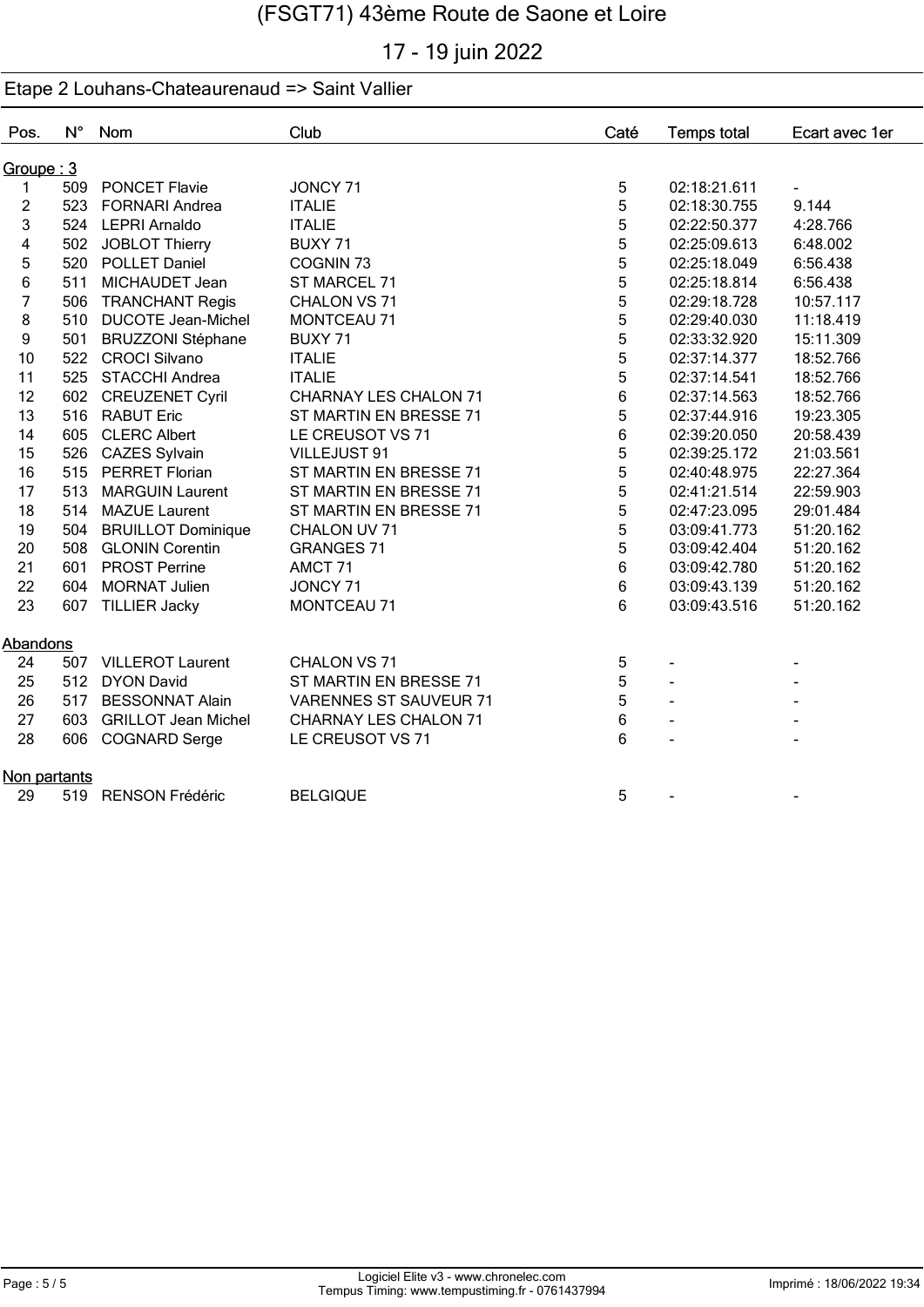# 17 - 19 juin 2022

| Pos.                    | $N^{\circ}$      | <b>Nom</b>                   | Club                          | Caté                | <b>Temps total</b> | Ecart avec 1er         | N                                |
|-------------------------|------------------|------------------------------|-------------------------------|---------------------|--------------------|------------------------|----------------------------------|
| 1                       | 205              | <b>CARNEADO Basile</b>       | <b>GRANGES 71</b>             | $\overline{c}$      | 03:07:11.706       |                        | $\overline{c}$                   |
| $\overline{2}$          | 14               | ZOCCOLANTE David             | <b>GRANGES 71</b>             | $\mathbf{1}$        | 03:08:22.689       | 1:10.983               | $\overline{2}$                   |
| 3                       | 64               | <b>GUEUGNEAUD Lucas</b>      | LE CREUSOT CYCLISME           | E                   | 03:09:44.804       | 2:33.098               | $\overline{2}$                   |
| $\overline{\mathbf{4}}$ | 27               | <b>COISY Fabien</b>          | <b>BRIMEUX 62</b>             | $\mathbf{1}$        | 03:09:52.745       | 2:41.039               | $\overline{2}$                   |
| 5                       | 68               | <b>MACHURET Tony</b>         | ST MARTIN EN BRESSE 71        | Е                   | 03:09:57.664       | 2:45.958               | $\overline{2}$                   |
| 6                       | 1                | <b>GARCONNET Michel</b>      | LE CANNET 06                  | 1                   | 03:10:02.634       | 2:50.928               | $\overline{c}$                   |
| $\overline{7}$          | 5                | LESTIEVENT Rodolphe          | CHALON CC 71                  |                     | 03:10:02.826       | 2:51.120               | $\overline{c}$                   |
| 8                       | $\boldsymbol{9}$ | <b>AGOSTINI Allan</b>        | <b>ECUISSES 71</b>            |                     | 03:10:04.221       | 2:52.515               | $\overline{c}$                   |
| 9                       | 34               | <b>BERTHET Regis</b>         | NICE 06                       |                     | 03:10:06.011       | 2:54.305               | $\overline{c}$                   |
| 10                      | 15               | <b>HONORE Jean-Baptiste</b>  | LE CREUSOT VS 71              |                     | 03:10:07.342       | 2:55.636               | $\overline{2}$                   |
| 11                      | 10               | <b>CURTIL Aurélien</b>       | <b>ECUISSES 71</b>            | 1                   | 03:10:08.385       | 2:56.679               | $\overline{2}$                   |
| 12                      | 67               | <b>AUCLERC Nathan</b>        | ST MARTIN EN BRESSE 71        | Е                   | 03:10:09.201       | 2:57.495               | $\overline{c}$                   |
| 13                      | 72               | <b>FERRARO Quentin</b>       | LE CANNET 06                  | E                   | 03:10:15.083       | 3:03.377               | $\overline{2}$                   |
| 14                      | 26               | <b>HIERKENS Pascal</b>       | <b>BELGIQUE</b>               | 1                   | 03:10:19.141       | 3:07.435               | $\overline{c}$                   |
| 15                      | 17               | PROVILLARD Jérémy            | LE CREUSOT VS 71              | 1                   | 03:10:21.642       | 3:09.936               | $\boldsymbol{2}$                 |
| 16                      | 25               | D'EVOLA Fabian               | <b>BELGIQUE</b>               | 1                   | 03:10:24.952       | 3:13.246               | $\boldsymbol{2}$                 |
| 17                      | 218              | <b>LOISI Carmine</b>         | <b>ITALIE</b>                 | $\overline{c}$      | 03:10:29.011       | 3:17.305               | $\boldsymbol{2}$                 |
| 18                      | 36               | LE BELICARD Jerome           | NICE 06                       | 1                   | 03:10:54.001       | 3:42.295               | $\boldsymbol{2}$                 |
| 19                      | 24               | <b>WILLIAMS James</b>        | TEAM REFLEX RACING 71         | 1                   | 03:11:50.004       | 4:38.298               | $\boldsymbol{2}$                 |
| 20                      | 32               | <b>CROCI Alan</b>            | <b>ITALIE</b>                 | 1                   | 03:12:06.275       | 4:54.569               | $\overline{2}$                   |
| 21                      | 73               | <b>SCIEUX Aymeric</b>        | VILLEJUST 91                  | E                   | 03:12:20.562       | 5:08.856               | $\overline{2}$                   |
| 22                      | 37               | <b>MARQUET Nathael</b>       | NICE 06                       | 1                   | 03:12:35.998       | 5:24.292               | $\overline{2}$                   |
| 23                      | $\overline{7}$   | <b>RAGAINE Dimitri</b>       | CHALON CC 71                  | 1                   | 03:15:47.361       | 8:35.655               | $\boldsymbol{2}$                 |
| 24                      | 203              | FERNANDES David              | CHALON CC 71                  | $\overline{c}$      | 03:15:50.386       | 8:38.680               | $\overline{c}$                   |
| 25                      | $\overline{2}$   | <b>RECH Benjamin</b>         | LE CANNET 06                  | 1                   | 03:15:53.214       | 8:41.508               | $\overline{2}$                   |
| 26                      | 214              | <b>CHAVET-BELLOT Patrick</b> | TEAM REFLEX RACING 71         | $\overline{c}$      | 03:16:02.356       | 8:50.650               | $\overline{2}$                   |
| 27                      | 215              | RICHARD Aurélien             | TEAM REFLEX RACING 71         | $\overline{c}$      | 03:16:04.191       | 8:52.485               | $\overline{2}$                   |
| 28                      | 221              | <b>CHANGEA Nicolas</b>       | ST GALMIER 42                 | $\overline{c}$      | 03:16:04.880       | 8:53.174               | $\overline{2}$                   |
| 29                      |                  |                              | NICE 06                       |                     |                    |                        | $\overline{2}$                   |
| 30                      | 33<br>11         | <b>BAYLET Emmanuel</b>       |                               | 1<br>1              | 03:17:00.250       | 9:48.544<br>11:39.979  | $\overline{2}$                   |
| 31                      | 38               | DAUVILLAIRE Pierre-Fabien    | <b>ECUISSES 71</b><br>NICE 06 |                     | 03:18:51.685       |                        | $\overline{c}$                   |
|                         | 63               | RAYNAUD David                |                               | 1                   | 03:19:10.816       | 11:59.110<br>12:07.563 | $\overline{2}$                   |
| 32                      |                  | <b>GROSJEAN Emilien</b>      | JONCY 71                      | Ε                   | 03:19:19.269       |                        |                                  |
| 33                      | 206<br>71        | <b>PANNEQUIN Marc</b>        | <b>GRANGES 71</b>             | $\overline{c}$<br>E | 03:19:29.449       | 12:17.743              | $\overline{2}$<br>$\overline{2}$ |
| 34                      |                  | <b>MARTINEZ Noah</b>         | LE CANNET 06                  | E                   | 03:19:46.186       | 12:34.480              | $\mathfrak{p}$                   |
| 35                      | 65               | <b>GRILLOT Gary</b>          | LE CREUSOT CYCLISME           |                     | 03:19:52.025       | 12:40.319              |                                  |
| 36                      | 210              | JOLIVOT Sébastien            | LE CREUSOT VS 71              | 2                   | 03:19:52.717       | 12:41.011              | $\overline{c}$                   |
| 37                      | 16               | <b>LANDRE Sébastien</b>      | LE CREUSOT VS 71              | 1                   | 03:20:02.837       | 12:51.131              | $\boldsymbol{2}$                 |
| 38                      | 19               | <b>PEREIRA Wilfried</b>      | PARAY LE MONIAL 71            | 1                   | 03:22:38.849       | 15:27.143              | $\boldsymbol{2}$                 |
| 39                      | 23               | <b>WILLIAM Alex</b>          | TEAM REFLEX RACING 71         | $\mathbf{1}$        | 03:23:38.725       | 16:27.019              | $\boldsymbol{2}$                 |
| 40                      | 70               | LEFEBVRE Louka               | LE CANNET 06                  | Е                   | 03:23:43.143       | 16:31.437              | $\boldsymbol{2}$                 |
| 41                      | 66               | <b>GIRAUD-CARRIER Ewen</b>   | PARAY LE MONIAL 71            | Е                   | 03:23:43.713       | 16:32.007              | $\boldsymbol{2}$                 |
| 42                      | 21               | <b>GIROUD Thierry</b>        | TEAM REFLEX RACING 71         | 1                   | 03:23:46.640       | 16:34.934              | $\overline{c}$                   |
| 43                      | 216              | PERRUSSET Michael            | <b>BELGIQUE</b>               | $\overline{c}$      | 03:24:13.289       | 17:01.583              | $\overline{c}$                   |
| 44                      | 12               | <b>DESBOIS Alexandre</b>     | <b>ECUISSES 71</b>            | 1                   | 03:24:13.298       | 17:01.592              | $\overline{c}$                   |
| 45                      | 13               | <b>FAZIO Lucas</b>           | <b>ECUISSES 71</b>            | 1                   | 03:27:09.155       | 19:57.449              | $\overline{2}$                   |
| 46                      | 61               | DE SOUZA AZEVEDO Kelyann     | <b>ECUISSES 71</b>            | $\mathsf E$         | 03:27:42.464       | 20:30.758              | $\overline{c}$                   |
| 47                      | 44               | <b>BRILLOUET Pierre</b>      | VILLEJUST 91                  | $\mathbf{1}$        | 03:27:44.328       | 20:32.622              | $\overline{c}$                   |
| 48                      | 207              | <b>GAUDILLIERE Alexis</b>    | JONCY 71                      | $\overline{c}$      | 03:28:15.616       | 21:03.910              | $\boldsymbol{2}$                 |
| 49                      | 4                | <b>HUOT Vincent</b>          | <b>CHALON ASPTT</b>           | $\mathbf{1}$        | 03:28:31.262       | 21:19.556              | $\boldsymbol{2}$                 |
| 50                      | 42               | <b>GARIN Clément</b>         | ST GALMIER 42                 | $\mathbf{1}$        | 03:29:23.104       | 22:11.398              | $\overline{c}$                   |
| 51                      | $\,6$            | PERI Laurent                 | CHALON CC 71                  | 1                   | 03:29:23.653       | 22:11.947              | $\overline{c}$                   |
| 52                      | 41               | <b>VASSEUR Freddy</b>        | NICE 06                       | $\mathbf{1}$        | 03:31:02.006       | 23:50.300              | $\overline{c}$                   |
| 53                      | 39               | SERRE-COMBE Lionel           | NICE 06                       | $\mathbf{1}$        | 03:31:12.303       | 24:00.597              | $\boldsymbol{2}$                 |
| 54                      | 209              | <b>HURET Eric</b>            | LE CREUSOT VS 71              | $\overline{c}$      | 03:31:22.939       | 24:11.233              | $\overline{c}$                   |
| 55                      | 28               | DE SAINTE MARESVILLE Julien  | <b>BRIMEUX 62</b>             | 1                   | 03:33:06.348       | 25:54.642              | $\overline{c}$                   |
| 56                      | 30               | <b>MACHIN Thibault</b>       | BRIMEUX 62                    | 1                   | 03:33:06.413       | 25:54.707              | $\boldsymbol{2}$                 |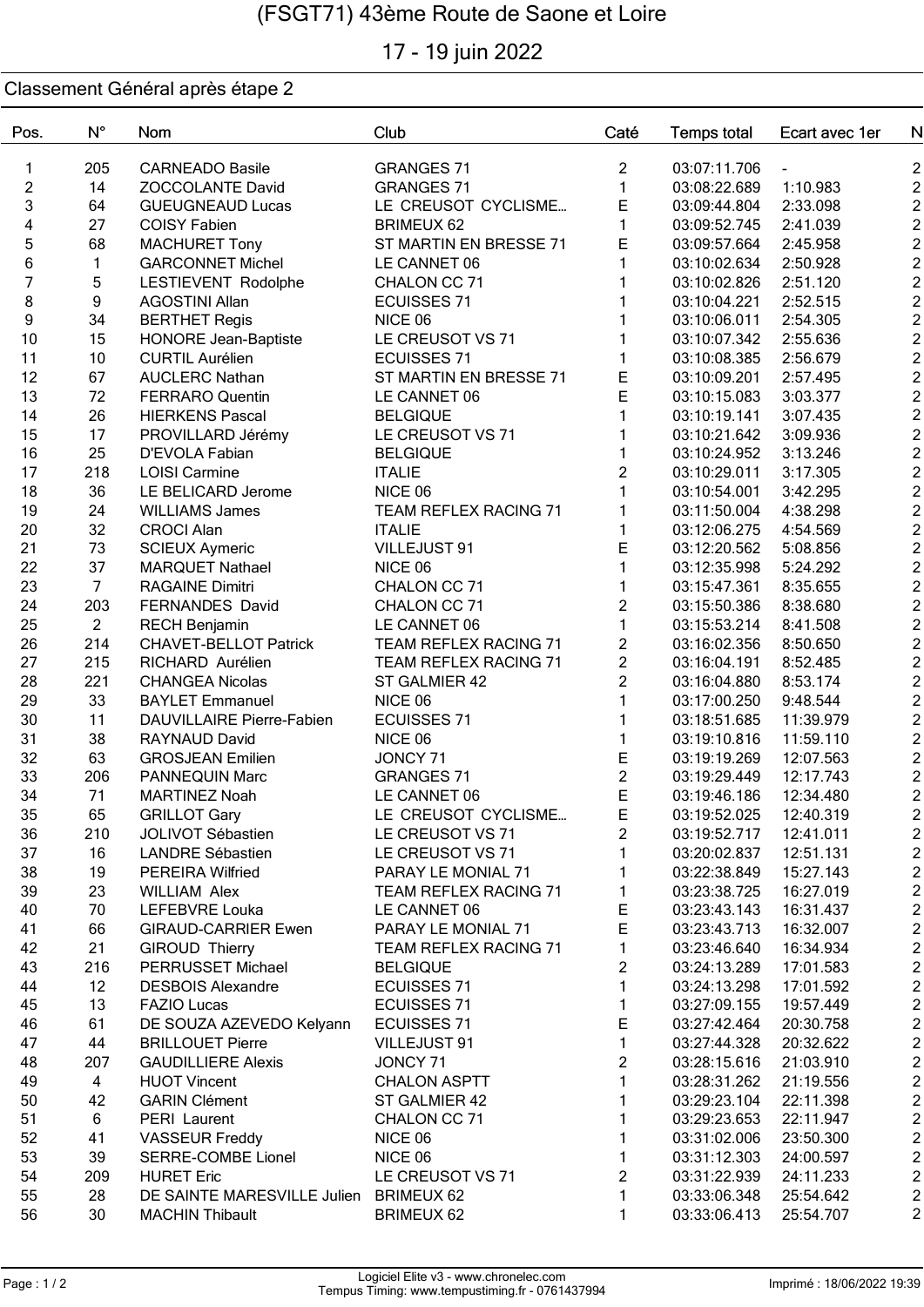# 17 - 19 juin 2022

| Pos. | N°  | Nom                      | Club                      | Caté | Temps total  | Ecart avec 1er | N              |
|------|-----|--------------------------|---------------------------|------|--------------|----------------|----------------|
| 57   | 31  | <b>ALMONACIL Sylvain</b> | <b>ITALIE</b>             |      | 03:34:10.927 | 26:59.221      | $\overline{2}$ |
| 58   | 45  | DAME Damien              | VILLEJUST 91              |      | 03:34:14.154 | 27:02.448      | $\overline{2}$ |
| 59   | 213 | <b>DEMANCHE Eric</b>     | PARAY LE MONIAL 71        | 2    | 03:35:08.059 | 27:56.353      | $\overline{2}$ |
| 60   | 219 | <b>AUDO Raphael</b>      | NICE 06                   | 2    | 03:42:45.862 | 35:34.156      | $\overline{2}$ |
| 61   | 8   | THIBERT Sylvain          | CHALON CC 71              |      | 04:18:17.743 | 1:11:06.037    | $\overline{2}$ |
| 62   | 204 | MENEGHELLI Giovanni      | <b>CHARNAY LES CHALON</b> | 2    | 04:18:22.246 | 1:11:10.540    | $\overline{2}$ |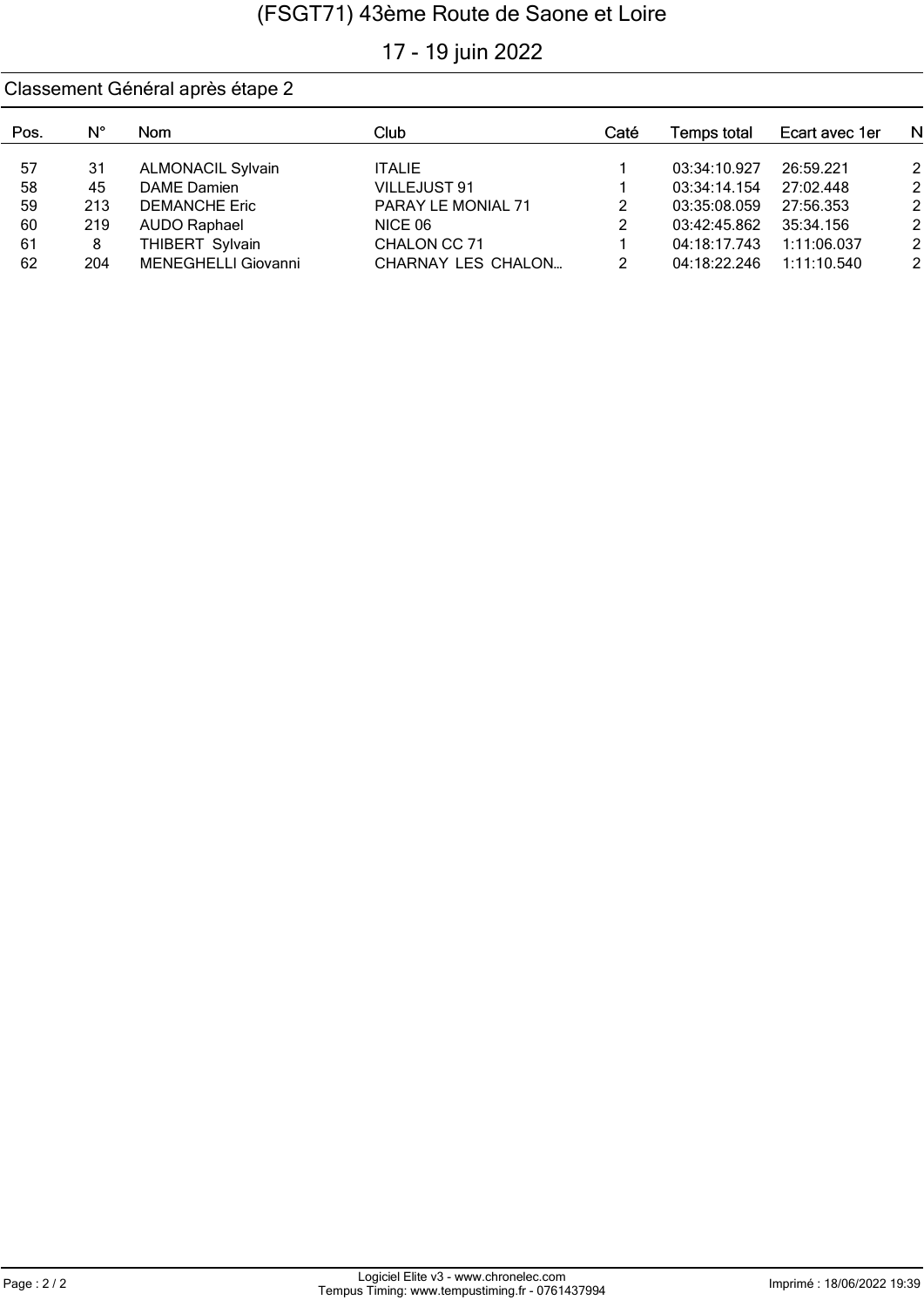# 17 - 19 juin 2022

| Pos.           | $N^{\circ}$    | Nom                         | Club                  | Caté         | <b>Temps total</b> | Ecart avec 1er | N                                          |
|----------------|----------------|-----------------------------|-----------------------|--------------|--------------------|----------------|--------------------------------------------|
| Caté: 1        |                |                             |                       |              |                    |                |                                            |
| 1              | 14             | <b>ZOCCOLANTE David</b>     | <b>GRANGES 71</b>     | 1            | 03:08:22.689       |                | $\overline{c}$                             |
| $\overline{c}$ | 27             | <b>COISY Fabien</b>         | <b>BRIMEUX 62</b>     | 1            | 03:09:52.745       | 1:30.056       | $\overline{2}$                             |
| 3              | $\mathbf{1}$   | <b>GARCONNET Michel</b>     | LE CANNET 06          | $\mathbf{1}$ | 03:10:02.634       | 1:39.945       | $\overline{c}$                             |
| 4              | 5              | LESTIEVENT Rodolphe         | CHALON CC 71          | 1            | 03:10:02.826       | 1:40.137       | $\overline{\mathbf{c}}$                    |
| 5              | 9              | <b>AGOSTINI Allan</b>       | <b>ECUISSES 71</b>    | $\mathbf{1}$ | 03:10:04.221       | 1:41.532       | $\overline{2}$                             |
| 6              | 34             | <b>BERTHET Regis</b>        | NICE 06               | $\mathbf{1}$ | 03:10:06.011       | 1:43.322       | $\frac{2}{2}$                              |
| $\overline{7}$ | 15             | <b>HONORE Jean-Baptiste</b> | LE CREUSOT VS 71      | $\mathbf{1}$ | 03:10:07.342       | 1:44.653       |                                            |
| 8              | 10             | <b>CURTIL Aurélien</b>      | <b>ECUISSES 71</b>    | $\mathbf{1}$ | 03:10:08.385       | 1:45.696       | $\overline{2}$                             |
| 9              | 26             | <b>HIERKENS Pascal</b>      | <b>BELGIQUE</b>       | $\mathbf{1}$ | 03:10:19.141       | 1:56.452       |                                            |
| 10             | 17             | PROVILLARD Jérémy           | LE CREUSOT VS 71      | 1            | 03:10:21.642       | 1:58.953       | $\begin{array}{c} 2 \\ 2 \\ 2 \end{array}$ |
| 11             | 25             | D'EVOLA Fabian              | <b>BELGIQUE</b>       | $\mathbf{1}$ | 03:10:24.952       | 2:02.263       |                                            |
| 12             | 36             | LE BELICARD Jerome          | NICE 06               | 1            | 03:10:54.001       | 2:31.312       |                                            |
| 13             | 24             | <b>WILLIAMS James</b>       | TEAM REFLEX RACING 71 | 1            | 03:11:50.004       | 3:27.315       | $\begin{array}{c} 2 \\ 2 \\ 2 \end{array}$ |
| 14             | 32             | <b>CROCI Alan</b>           | <b>ITALIE</b>         | $\mathbf{1}$ | 03:12:06.275       | 3:43.586       |                                            |
| 15             | 37             | MARQUET Nathael             | NICE 06               | $\mathbf{1}$ | 03:12:35.998       | 4:13.309       | $\mathbf{2}$                               |
| 16             | $\overline{7}$ | <b>RAGAINE Dimitri</b>      | CHALON CC 71          | $\mathbf{1}$ | 03:15:47.361       | 7:24.672       | $\overline{c}$                             |
| 17             | $\overline{2}$ | <b>RECH Benjamin</b>        | LE CANNET 06          | 1            | 03:15:53.214       | 7:30.525       | $\overline{c}$                             |
| 18             | 33             | <b>BAYLET Emmanuel</b>      | NICE 06               | $\mathbf{1}$ | 03:17:00.250       | 8:37.561       | $\overline{2}$                             |
| 19             | 11             | DAUVILLAIRE Pierre-Fabien   | <b>ECUISSES 71</b>    | $\mathbf{1}$ | 03:18:51.685       | 10:28.996      | $\overline{2}$                             |
| 20             | 38             | RAYNAUD David               | NICE 06               | $\mathbf{1}$ | 03:19:10.816       | 10:48.127      | $\overline{a}$                             |
| 21             | 16             | <b>LANDRE Sébastien</b>     | LE CREUSOT VS 71      | $\mathbf{1}$ | 03:20:02.837       | 11:40.148      | $\overline{2}$                             |
| 22             | 19             | <b>PEREIRA Wilfried</b>     | PARAY LE MONIAL 71    | $\mathbf{1}$ | 03:22:38.849       | 14:16.160      |                                            |
| 23             | 23             | <b>WILLIAM Alex</b>         | TEAM REFLEX RACING 71 | $\mathbf{1}$ | 03:23:38.725       | 15:16.036      | $\begin{array}{c} 2 \\ 2 \\ 2 \end{array}$ |
| 24             | 21             | <b>GIROUD Thierry</b>       | TEAM REFLEX RACING 71 | $\mathbf{1}$ | 03:23:46.640       | 15:23.951      |                                            |
| 25             | 12             | <b>DESBOIS Alexandre</b>    | <b>ECUISSES 71</b>    | 1            | 03:24:13.298       | 15:50.609      |                                            |
| 26             | 13             | <b>FAZIO Lucas</b>          | <b>ECUISSES 71</b>    | $\mathbf{1}$ | 03:27:09.155       | 18:46.466      |                                            |
| 27             | 44             | <b>BRILLOUET Pierre</b>     | VILLEJUST 91          | 1            | 03:27:44.328       | 19:21.639      | $\begin{array}{c} 2 \\ 2 \\ 2 \end{array}$ |
| 28             | $\overline{4}$ | <b>HUOT Vincent</b>         | <b>CHALON ASPTT</b>   | $\mathbf{1}$ | 03:28:31.262       | 20:08.573      | $\overline{c}$                             |
| 29             | 42             | <b>GARIN Clément</b>        | ST GALMIER 42         | $\mathbf{1}$ | 03:29:23.104       | 21:00.415      | $\overline{c}$                             |
| 30             | 6              | PERI Laurent                | CHALON CC 71          | $\mathbf{1}$ | 03:29:23.653       | 21:00.964      |                                            |
| 31             | 41             | <b>VASSEUR Freddy</b>       | NICE 06               | $\mathbf{1}$ | 03:31:02.006       | 22:39.317      | $\frac{2}{2}$                              |
| 32             | 39             | <b>SERRE-COMBE Lionel</b>   | NICE 06               | $\mathbf{1}$ | 03:31:12.303       | 22:49.614      |                                            |
| 33             | 28             | DE SAINTE MARESVILLE Julien | <b>BRIMEUX 62</b>     | $\mathbf{1}$ | 03:33:06.348       | 24:43.659      | $\frac{2}{2}$                              |
| 34             | 30             | <b>MACHIN Thibault</b>      | <b>BRIMEUX 62</b>     | $\mathbf{1}$ | 03:33:06.413       | 24:43.724      | $\overline{2}$                             |
| 35             | 31             | <b>ALMONACIL Sylvain</b>    | <b>ITALIE</b>         | $\mathbf{1}$ | 03:34:10.927       | 25:48.238      | $\overline{c}$                             |
| 36             | 45             | <b>DAME</b> Damien          | VILLEJUST 91          | $\mathbf{1}$ | 03:34:14.154       | 25:51.465      | $\overline{\mathbf{c}}$                    |
| 37             | 8              | THIBERT Sylvain             | CHALON CC 71          | $\mathbf{1}$ | 04:18:17.743       | 1:09:55.054    | $\overline{2}$                             |
|                |                |                             |                       |              |                    |                |                                            |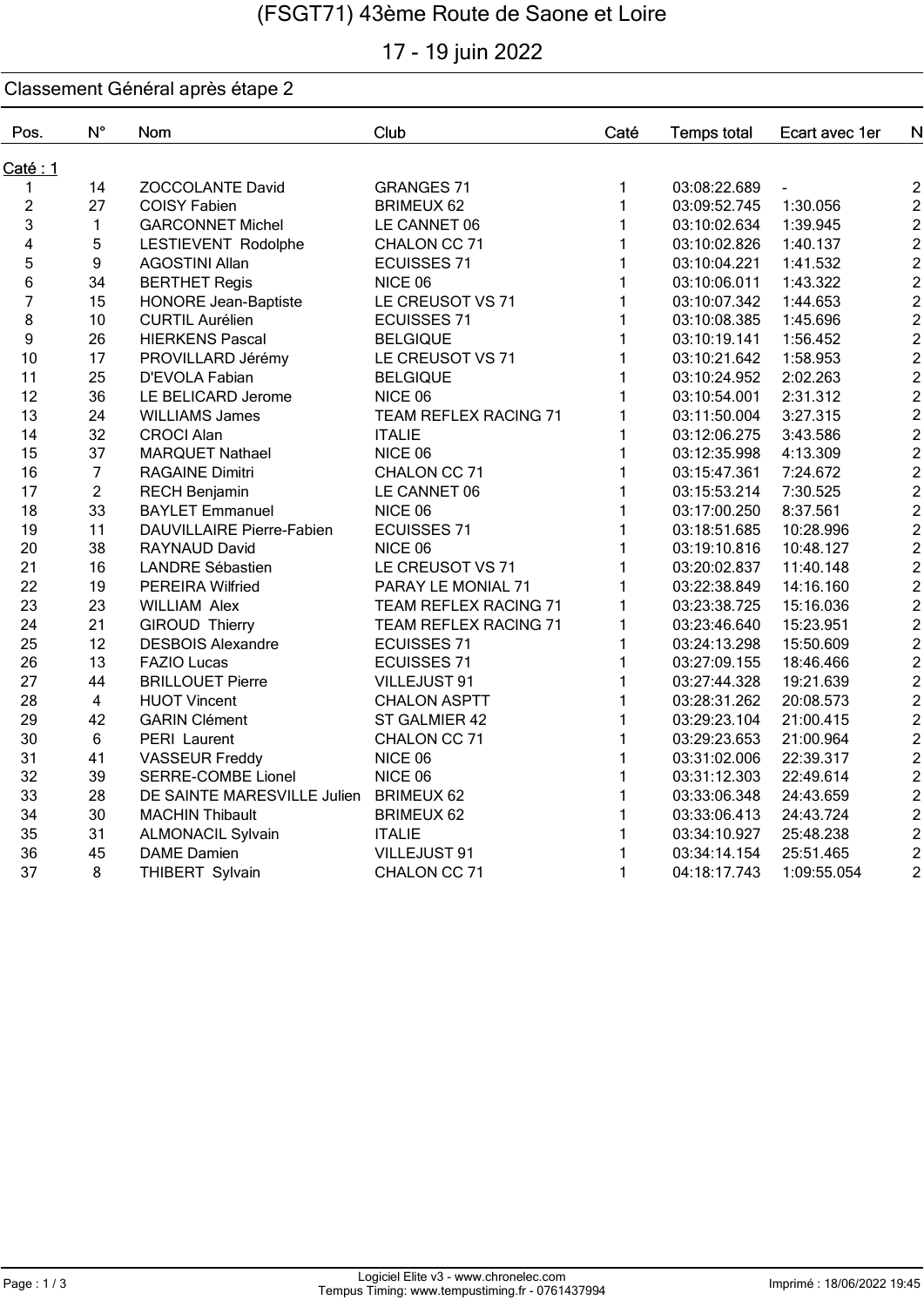# 17 - 19 juin 2022

| Pos.    | $N^{\circ}$ | Nom.                         | Club                         | Caté           | <b>Temps total</b> | Ecart avec 1er | N              |
|---------|-------------|------------------------------|------------------------------|----------------|--------------------|----------------|----------------|
|         |             |                              |                              |                |                    |                |                |
| Caté: 2 |             |                              |                              |                |                    |                |                |
|         | 205         | <b>CARNEADO Basile</b>       | <b>GRANGES 71</b>            | 2              | 03:07:11.706       |                | $\overline{a}$ |
| 2       | 218         | <b>LOISI Carmine</b>         | <b>ITALIE</b>                | 2              | 03:10:29.011       | 3:17.305       | $\overline{a}$ |
| 3       | 203         | <b>FERNANDES David</b>       | CHALON CC 71                 | 2              | 03:15:50.386       | 8:38.680       | $\overline{a}$ |
| 4       | 214         | <b>CHAVET-BELLOT Patrick</b> | <b>TEAM REFLEX RACING 71</b> | 2              | 03:16:02.356       | 8:50.650       | $\overline{2}$ |
| 5       | 215         | RICHARD Aurélien             | TEAM REFLEX RACING 71        | $\overline{2}$ | 03:16:04.191       | 8:52.485       | $\overline{a}$ |
| 6       | 221         | <b>CHANGEA Nicolas</b>       | ST GALMIER 42                | 2              | 03:16:04.880       | 8:53.174       | $\overline{2}$ |
|         | 206         | <b>PANNEQUIN Marc</b>        | <b>GRANGES 71</b>            | 2              | 03:19:29.449       | 12:17.743      | $\overline{2}$ |
| 8       | 210         | <b>JOLIVOT Sébastien</b>     | LE CREUSOT VS 71             | $\overline{2}$ | 03:19:52.717       | 12:41.011      | $\overline{2}$ |
| 9       | 216         | <b>PERRUSSET Michael</b>     | <b>BELGIQUE</b>              | $\overline{2}$ | 03:24:13.289       | 17:01.583      | $\overline{a}$ |
| 10      | 207         | <b>GAUDILLIERE Alexis</b>    | JONCY 71                     | $\overline{2}$ | 03:28:15.616       | 21:03.910      | $\overline{a}$ |
| 11      | 209         | <b>HURET Eric</b>            | LE CREUSOT VS 71             | $\overline{2}$ | 03:31:22.939       | 24:11.233      | $\overline{a}$ |
| 12      | 213         | <b>DEMANCHE Eric</b>         | PARAY LE MONIAL 71           | 2              | 03:35:08.059       | 27:56.353      | $\overline{a}$ |
| 13      | 219         | <b>AUDO Raphael</b>          | NICE 06                      | 2              | 03:42:45.862       | 35:34.156      | $\overline{a}$ |
| 14      | 204         | MENEGHELLI Giovanni          | CHARNAY LES CHALON           | 2              | 04:18:22.246       | 1:11:10.540    | $\overline{a}$ |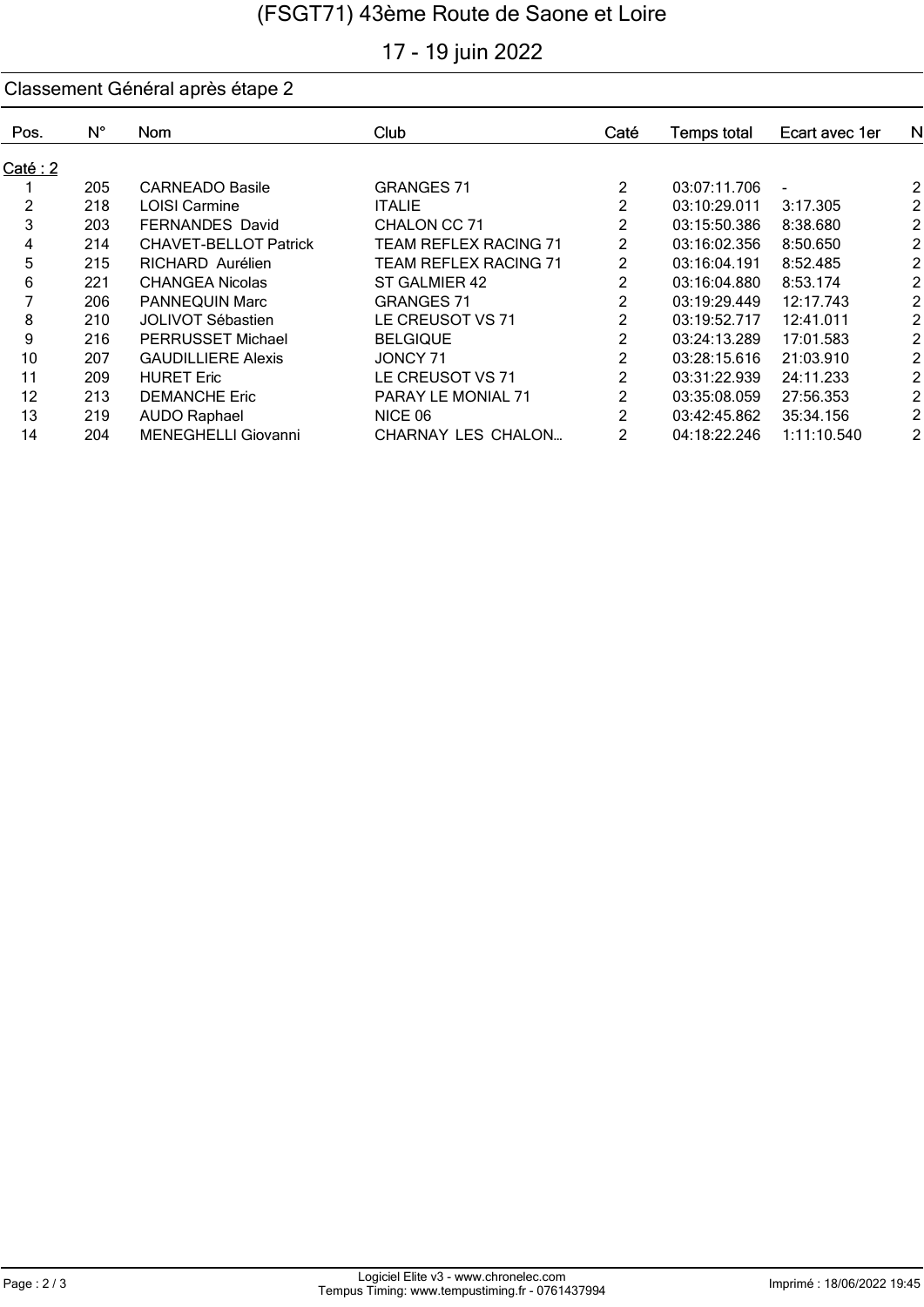# 17 - 19 juin 2022

| Pos.     | N° | <b>Nom</b>                 | Club                      | Caté | <b>Temps total</b> | Ecart avec 1er | N              |
|----------|----|----------------------------|---------------------------|------|--------------------|----------------|----------------|
| Caté : E |    |                            |                           |      |                    |                |                |
|          | 64 | <b>GUEUGNEAUD Lucas</b>    | LE CREUSOT CYCLISME       | Е    | 03:09:44.804       |                | 21             |
| 2        | 68 | <b>MACHURET Tony</b>       | ST MARTIN EN BRESSE 71    | Е    | 03:09:57.664       | 12.860         | 21             |
| 3        | 67 | <b>AUCLERC Nathan</b>      | ST MARTIN EN BRESSE 71    | Е    | 03:10:09.201       | 24.397         | 21             |
| 4        | 72 | <b>FERRARO Quentin</b>     | LE CANNET 06              | Е    | 03:10:15.083       | 30.279         | 21             |
| 5        | 73 | <b>SCIEUX Aymeric</b>      | <b>VILLEJUST 91</b>       | Е    | 03:12:20.562       | 2:35.758       | 21             |
| 6        | 63 | <b>GROSJEAN Emilien</b>    | JONCY 71                  | Е    | 03:19:19.269       | 9:34.465       | $\overline{2}$ |
|          | 71 | <b>MARTINEZ Noah</b>       | LE CANNET 06              | Е    | 03:19:46.186       | 10:01.382      | 21             |
| 8        | 65 | <b>GRILLOT Gary</b>        | LE CREUSOT CYCLISME       | Е    | 03:19:52.025       | 10:07.221      | $\overline{2}$ |
| 9        | 70 | LEFEBVRE Louka             | LE CANNET 06              | Е    | 03:23:43.143       | 13:58.339      | 21             |
| 10       | 66 | <b>GIRAUD-CARRIER Ewen</b> | <b>PARAY LE MONIAL 71</b> | E    | 03:23:43.713       | 13:58.909      | 21             |
| 11       | 61 | DE SOUZA AZEVEDO Kelyann   | <b>ECUISSES 71</b>        | Е    | 03:27:42.464       | 17:57.660      | 2 <sub>l</sub> |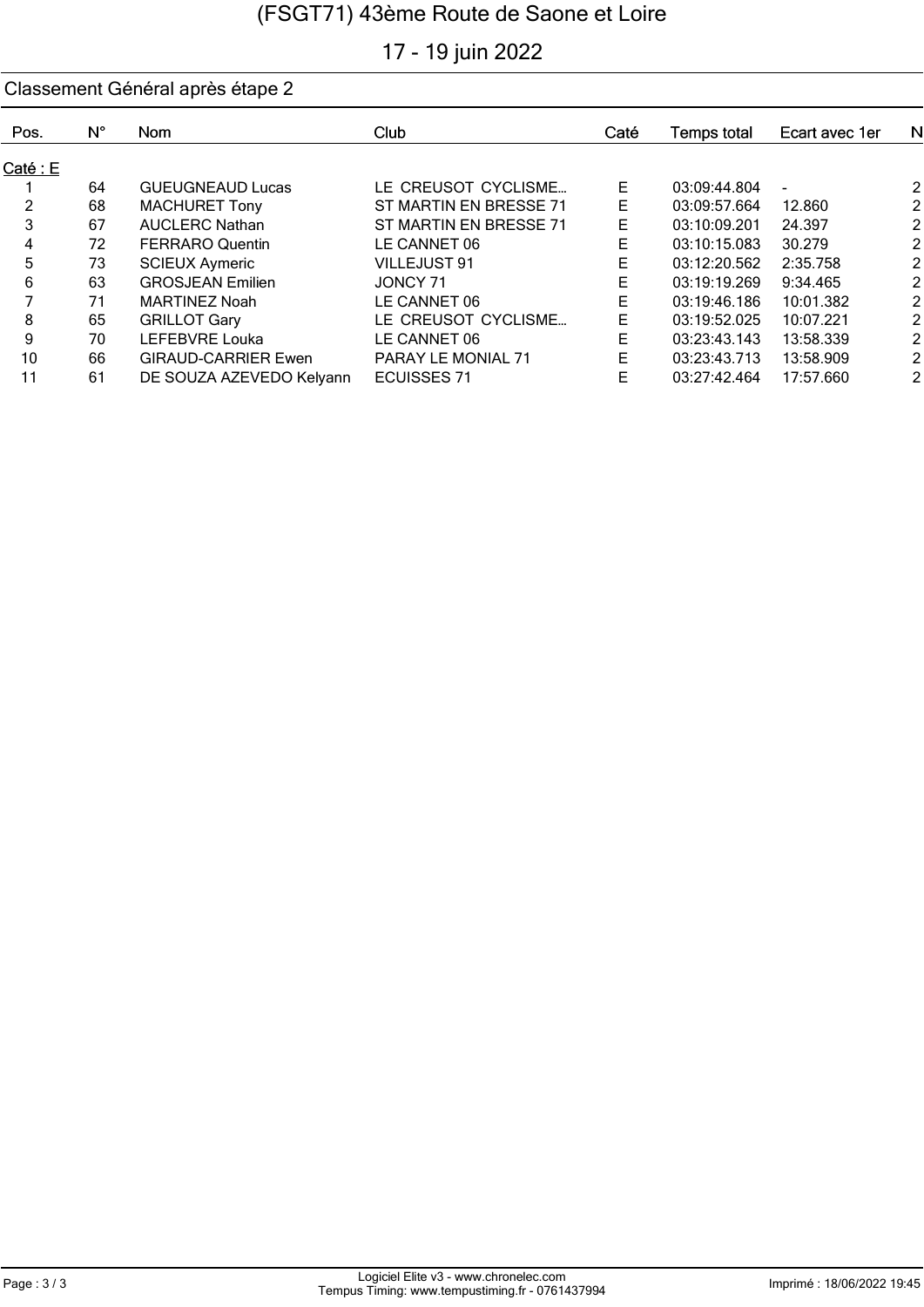# 17 - 19 juin 2022

| Pos.             | $N^{\circ}$ | Nom                         | Club                         | Caté                      | <b>Temps total</b> | Ecart avec 1er | N                             |
|------------------|-------------|-----------------------------|------------------------------|---------------------------|--------------------|----------------|-------------------------------|
| 1                | 308         | <b>BEUDET Yoann</b>         | <b>CHARNAY LES CHALON</b>    | 3                         | 02:05:24.747       |                |                               |
| $\boldsymbol{2}$ | 412         | <b>CHARLES Baptiste</b>     | LE CREUSOT VS 71             | 4                         | 02:09:02.107       | 3:37.360       |                               |
| 3                | 302         | <b>REGNAULT Thibault</b>    | AMCT <sub>71</sub>           | 3                         | 02:09:28.130       | 4:03.383       | 2 2 2 2 2 2 2 2 2 2 2 2 2     |
| 4                | 330         | <b>DREZET Quentin</b>       | <b>MONTCEAU 71</b>           | 3                         | 02:10:37.376       | 5:12.629       |                               |
| 5                | 338         | PELLERIN Xavier             | COGNIN <sub>73</sub>         | 3                         | 02:10:37.481       | 5:12.734       |                               |
| $\,$ 6 $\,$      | 340         | <b>FOURNIER Nicolas</b>     | ROANNE <sub>42</sub>         | 3                         | 02:10:41.708       | 5:16.961       |                               |
| 7                | 339         | <b>SAHUC Thibault</b>       | COGNIN <sub>73</sub>         | 3                         | 02:10:45.669       | 5:20.922       |                               |
| 8                | 337         | <b>GIL Bruno</b>            | COGNIN <sub>73</sub>         | 3                         | 02:10:56.014       | 5:31.267       |                               |
| 9                | 317         | <b>THIBERT Lubin</b>        | <b>GRANGES 71</b>            | 3                         | 02:11:13.523       | 5:48.776       |                               |
| 10               | 432         | <b>DEMAGNY Nicolas</b>      | MEXIMIEUX 01                 | 4                         | 02:11:23.371       | 5:58.624       |                               |
| 11               | 326         | <b>MONNET Clément</b>       | MARCIGNY 71                  | 3                         | 02:12:28.234       | 7:03.487       |                               |
| 12               | 406         | <b>BERARD Valentin</b>      | <b>GRANGES 71</b>            | 4                         | 02:12:33.017       | 7:08.270       |                               |
| 13               | 424         | <b>PETIT Pascal</b>         | VARENNES ST SAUVEUR          | 4                         | 02:12:42.368       | 7:17.621       |                               |
| 14               | 301         | DELAURO Alan                | AMCT 71                      | $\ensuremath{\mathsf{3}}$ | 02:13:55.702       | 8:30.955       |                               |
| 15               | 320         | <b>BERARD Jean-Philippe</b> | LE CREUSOT VS 71             | 3                         | 02:14:16.058       | 8:51.311       | $\overline{c}$                |
| 16               | 425         | <b>RAMAEKERS Brice</b>      | <b>BELGIQUE</b>              | 4                         | 02:14:18.390       | 8:53.643       |                               |
| 17               | 434         | SPITERI Michael             | MEXIMIEUX 01                 | 4                         | 02:14:21.108       | 8:56.361       | $\frac{2}{2}$                 |
| 18               | 419         | <b>DEPREZ Lucas</b>         | <b>MARCIGNY 71</b>           | 4                         | 02:14:22.637       | 8:57.890       |                               |
| 19               | 437         | DA FONSECA Eduardo          |                              | 4                         | 02:14:23.974       |                | 2 2 2 2 2 2 2 2 2 2 2 2 2 2 2 |
|                  | 341         |                             | VILLEJUST 91                 | $\sqrt{3}$                |                    | 8:59.227       |                               |
| 20               |             | MICHALET Stéphane           | ST CHAMOND 42                |                           | 02:14:29.686       | 9:04.939       |                               |
| 21               | 403         | <b>LOUIS Fabrice</b>        | CHALON VS 71                 | $\overline{\mathbf{4}}$   | 02:14:29.779       | 9:05.032       |                               |
| 22               | 336         | <b>WILMET Frédéric</b>      | <b>BELGIQUE</b>              | 3                         | 02:14:34.380       | 9:09.633       |                               |
| 23               | 303         | <b>SANCIER Victor</b>       | AMCT <sub>71</sub>           | 3                         | 02:14:38.096       | 9:13.349       |                               |
| 24               | 314         | LEJEUNE Sylvain             | FLACE 71                     | 3                         | 02:14:47.022       | 9:22.275       |                               |
| 25               | 407         | PANNEQUIN Robert            | <b>GRANGES 71</b>            | 4                         | 02:14:53.383       | 9:28.636       |                               |
| 26               | 307         | <b>GRESSE Gabriel</b>       | CHALON VS 71                 | 3                         | 02:17:38.417       | 12:13.670      |                               |
| 27               | 427         | <b>FLORET Stephane</b>      | COGNIN <sub>73</sub>         | 4                         | 02:18:01.913       | 12:37.166      |                               |
| 28               | 411         | <b>GAUTHEY Océane</b>       | LE CREUSOT CYCLISME          | 4                         | 02:19:01.184       | 13:36.437      |                               |
| 29               | 333         | <b>BADET Antoine</b>        | <b>TEAM REFLEX RACING 71</b> | 3                         | 02:19:01.714       | 13:36.967      |                               |
| 30               | 402         | <b>DUMONTEL Jérome</b>      | BUXY 71                      | 4                         | 02:19:03.840       | 13:39.093      |                               |
| 31               | 319         | ZOCCOLANTE Christophe       | <b>GRANGES 71</b>            | 3                         | 02:19:11.284       | 13:46.537      |                               |
| 32               | 438         | <b>GOGUELAT Romain</b>      | VILLEJUST 91                 | 4                         | 02:19:11.368       | 13:46.621      |                               |
| 33               | 312         | <b>DUMONT Fabien</b>        | <b>ECUISSES 71</b>           | 3                         | 02:19:20.697       | 13:55.950      | $\frac{2}{2}$                 |
| 34               | 401         | <b>AURENGE Christophe</b>   | AMCT <sub>71</sub>           | 4                         | 02:20:05.042       | 14:40.295      |                               |
| 35               | 429         | <b>VERNIER Philippe</b>     | COGNIN 73                    | 4                         | 02:20:53.972       | 15:29.225      | $\overline{2}$                |
| 36               | 327         | PRONCHERY Mickael           | <b>MARCIGNY 71</b>           | $\mathbf{3}$              | 02:20:57.010       | 15:32.263      | $\overline{\mathbf{c}}$       |
| 37               | 325         | <b>GENETET Thomas</b>       | <b>LOUHANS 71</b>            | 3                         | 02:22:54.074       | 17:29.327      | $\overline{c}$                |
| 38               | 310         | <b>LABBE Florian</b>        | <b>CHARNAY LES CHALON</b>    | 3                         | 02:22:55.734       | 17:30.987      | $\overline{2}$                |
| 39               | 405         | <b>RIGOMIER Vincent</b>     | FLACE 71                     | 4                         | 02:23:06.884       | 17:42.137      | $\overline{2}$                |
| 40               | 315         | <b>TALMARD Gérald</b>       | FLACE 71                     | $\ensuremath{\mathsf{3}}$ | 02:23:42.806       | 18:18.059      | $\overline{c}$                |
| 41               | 435         | <b>ARMAND Jean-Claude</b>   | ST CHAMOND 42                | 4                         | 02:24:15.601       | 18:50.854      |                               |
| 42               | 421         | <b>DORLAND Benoît</b>       | ST MARTIN EN BRESSE 71       | 4                         | 02:24:18.819       | 18:54.072      |                               |
| 43               | 334         | <b>FOUILLOUX Thierry</b>    | TEAM REFLEX RACING 71        | 3                         | 02:24:38.799       | 19:14.052      |                               |
| 44               | 329         | <b>BAUDIN Thibaut</b>       | MONTCEAU 71                  | 3                         | 02:25:14.170       | 19:49.423      |                               |
| 45               | 439         | <b>ALENDA Nathan</b>        | CHALON VS 71                 | 4                         | 02:25:24.188       | 19:59.441      |                               |
| 46               | 418         | <b>MAIKHAF Ahmed</b>        | LE CREUSOT VS 71             | 4                         | 02:25:30.419       | 20:05.672      |                               |
| 47               | 417         | <b>MACIASZEK Guillaume</b>  | LE CREUSOT VS 71             | 4                         | 02:25:38.159       | 20:13.412      |                               |
| 48               | 420         | <b>ROGALSKI Arthur</b>      | <b>MONTCEAU 71</b>           | 4                         | 02:25:38.788       | 20:14.041      |                               |
| 49               | 423         | REBILLARD Stéphane          | ST MARTIN EN BRESSE 71       | 4                         | 02:26:04.044       | 20:39.297      |                               |
| 50               | 431         | <b>CLAUDE Fabrice</b>       | MEXIMIEUX 01                 | 4                         | 02:27:58.846       | 22:34.099      | ט ט ט ט ט ט ט ט ט ט ט ט       |
| 51               | 404         | <b>CHARLOT Denis</b>        | FLACE 71                     | 4                         | 02:28:01.572       | 22:36.825      |                               |
| 52               | 428         | <b>GARNIER Didier</b>       | COGNIN <sub>73</sub>         | 4                         | 02:28:14.062       | 22:49.315      |                               |
| 53               | 416         | <b>DESGOUILLES Julien</b>   | LE CREUSOT VS 71             | 4                         | 02:28:30.541       | 23:05.794      |                               |
| 54               | 324         | <b>ROY Gerald</b>           | <b>LOUHANS 71</b>            | 3                         | 02:28:37.196       | 23:12.449      |                               |
| 55               | 342         | <b>REBILLARD Enzo</b>       | ST MARTIN EN BRESSE 71       | 3                         | 02:28:39.675       | 23:14.928      | $\mathbf{2}$                  |
| 56               | 305         | <b>BONNETAIN Jean-Luc</b>   | CHALON UV 71                 | 3                         | 02:28:40.868       | 23:16.121      | $\overline{c}$                |
|                  |             |                             |                              |                           |                    |                |                               |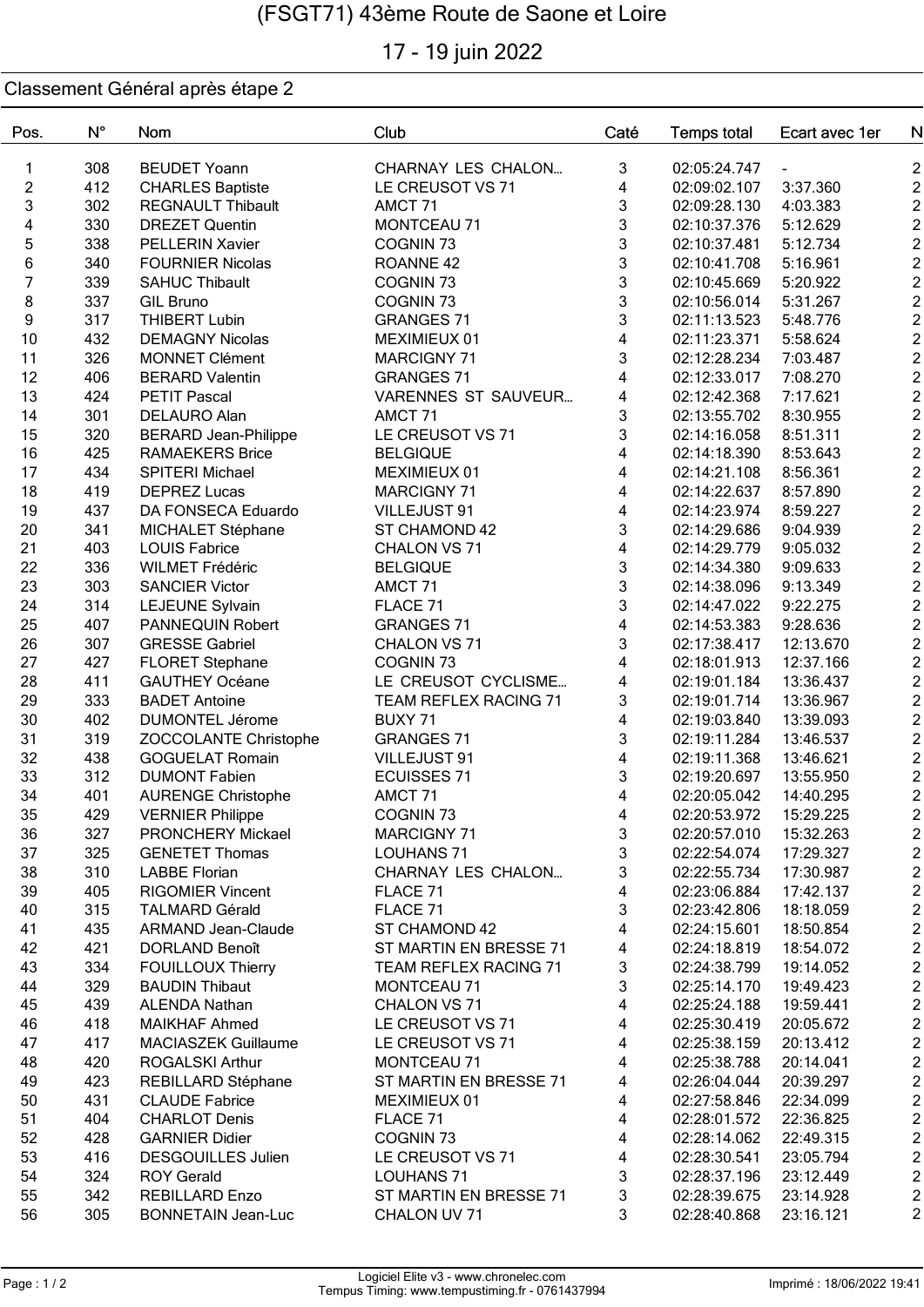# 17 - 19 juin 2022

| Pos. | N°  | <b>Nom</b>                   | Club               | Caté | Temps total  | Ecart avec 1er | NI             |
|------|-----|------------------------------|--------------------|------|--------------|----------------|----------------|
|      |     |                              |                    |      |              |                |                |
| 57   | 426 | <b>DESFEUX Jean Francois</b> | COGNIN 73          | 4    | 02:30:59.578 | 25:34.831      | $\mathsf{2}$   |
| 58   | 328 | <b>SAUNIER Phillipe</b>      | <b>MARCIGNY 71</b> | 3    | 02:31:02.176 | 25:37.429      | $\mathsf{2}$   |
| 59   | 413 | <b>CHARLES Romain</b>        | LE CREUSOT VS 71   | 4    | 02:31:07.229 | 25:42.482      | $\mathsf{2}$   |
| 60   | 408 | <b>RABUT Lucas</b>           | <b>GRANGES 71</b>  | 4    | 02:31:11.890 | 25:47.143      | $\overline{2}$ |
| 61   | 316 | <b>BOSC Raoul</b>            | <b>GRANGES 71</b>  | 3    | 02:31:16.880 | 25:52.133      | 2 <sub>l</sub> |
| 62   | 335 | <b>RICHARD Philippe</b>      | <b>VERDUN 71</b>   | 3    | 02:31:17.063 | 25:52.316      | 2 <sub>l</sub> |
| 63   | 409 | <b>RABUT Sylvain</b>         | <b>GRANGES 71</b>  | 4    | 02:31:22.263 | 25:57.516      | $\overline{2}$ |
| 64   | 410 | <b>GROSJEAN Gaëtan</b>       | JONCY 71           | 4    | 02:33:06.773 | 27:42.026      | $\overline{2}$ |
| 65   | 433 | <b>FREMY Thierry</b>         | MEXIMIEUX 01       | 4    | 02:35:19.184 | 29:54.437      | $\overline{2}$ |
| 66   | 321 | <b>DELERUE Franck</b>        | LOUHANS 71         | 3    | 02:37:17.385 | 31:52.638      | 21             |
| 67   | 430 | LOCATELLI Remo               | <b>ITALIE</b>      | 4    | 02:41:40.177 | 36:15.430      | 21             |
| 68   | 323 | <b>MASA Sylvain</b>          | <b>LOUHANS 71</b>  | 3    | 02:44:56.475 | 39:31.728      | 21             |
|      |     |                              |                    |      |              |                |                |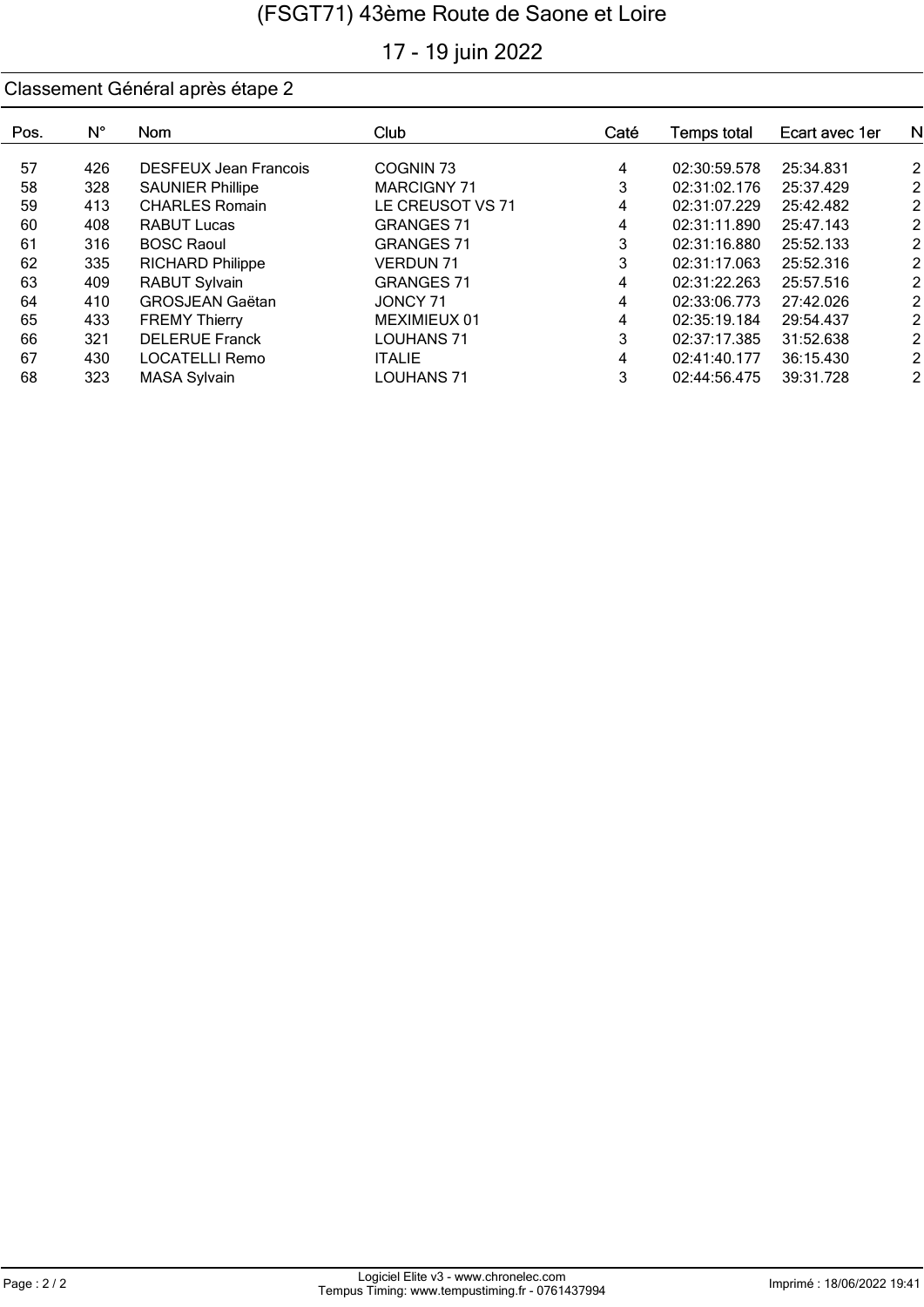# 17 - 19 juin 2022

| Pos.                    | $N^{\circ}$ | Nom                         | Club                         | Caté | <b>Temps total</b> | Ecart avec 1er | N                                          |
|-------------------------|-------------|-----------------------------|------------------------------|------|--------------------|----------------|--------------------------------------------|
| Caté: 3                 |             |                             |                              |      |                    |                |                                            |
| 1                       | 308         | <b>BEUDET Yoann</b>         | CHARNAY LES CHALON           | 3    | 02:05:24.747       |                | $\overline{c}$                             |
| $\overline{c}$          | 302         | <b>REGNAULT Thibault</b>    | AMCT 71                      | 3    | 02:09:28.130       | 4:03.383       |                                            |
| 3                       | 330         | <b>DREZET Quentin</b>       | <b>MONTCEAU 71</b>           | 3    | 02:10:37.376       | 5:12.629       | $\begin{array}{c} 2 \\ 2 \\ 2 \end{array}$ |
| $\overline{\mathbf{4}}$ | 338         | <b>PELLERIN Xavier</b>      | COGNIN <sub>73</sub>         | 3    | 02:10:37.481       | 5:12.734       |                                            |
| 5                       | 340         | <b>FOURNIER Nicolas</b>     | ROANNE <sub>42</sub>         | 3    | 02:10:41.708       | 5:16.961       | $\begin{array}{c} 2 \\ 2 \\ 2 \end{array}$ |
| 6                       | 339         | <b>SAHUC Thibault</b>       | COGNIN <sub>73</sub>         | 3    | 02:10:45.669       | 5:20.922       |                                            |
| $\overline{7}$          | 337         | <b>GIL Bruno</b>            | COGNIN <sub>73</sub>         | 3    | 02:10:56.014       | 5:31.267       |                                            |
| 8                       | 317         | <b>THIBERT Lubin</b>        | <b>GRANGES 71</b>            | 3    | 02:11:13.523       | 5:48.776       |                                            |
| 9                       | 326         | <b>MONNET Clément</b>       | <b>MARCIGNY 71</b>           | 3    | 02:12:28.234       | 7:03.487       | $\begin{array}{c} 2 \\ 2 \\ 2 \end{array}$ |
| 10                      | 301         | <b>DELAURO Alan</b>         | AMCT <sub>71</sub>           | 3    | 02:13:55.702       | 8:30.955       |                                            |
| 11                      | 320         | <b>BERARD Jean-Philippe</b> | LE CREUSOT VS 71             | 3    | 02:14:16.058       | 8:51.311       | $\overline{c}$                             |
| 12                      | 341         | MICHALET Stéphane           | ST CHAMOND 42                | 3    | 02:14:29.686       | 9:04.939       | $\frac{2}{2}$                              |
| 13                      | 336         | <b>WILMET Frédéric</b>      | <b>BELGIQUE</b>              | 3    | 02:14:34.380       | 9:09.633       |                                            |
| 14                      | 303         | <b>SANCIER Victor</b>       | AMCT <sub>71</sub>           | 3    | 02:14:38.096       | 9:13.349       |                                            |
| 15                      | 314         | LEJEUNE Sylvain             | FLACE 71                     | 3    | 02:14:47.022       | 9:22.275       | 2222                                       |
| 16                      | 307         | <b>GRESSE Gabriel</b>       | CHALON VS 71                 | 3    | 02:17:38.417       | 12:13.670      |                                            |
| 17                      | 333         | <b>BADET Antoine</b>        | <b>TEAM REFLEX RACING 71</b> | 3    | 02:19:01.714       | 13:36.967      |                                            |
| 18                      | 319         | ZOCCOLANTE Christophe       | <b>GRANGES 71</b>            | 3    | 02:19:11.284       | 13:46.537      |                                            |
| 19                      | 312         | <b>DUMONT Fabien</b>        | <b>ECUISSES 71</b>           | 3    | 02:19:20.697       | 13:55.950      | $\overline{c}$                             |
| 20                      | 327         | PRONCHERY Mickael           | <b>MARCIGNY 71</b>           | 3    | 02:20:57.010       | 15:32.263      | $\overline{\mathbf{c}}$                    |
| 21                      | 325         | <b>GENETET Thomas</b>       | <b>LOUHANS 71</b>            | 3    | 02:22:54.074       | 17:29.327      | $\overline{\mathbf{c}}$                    |
| 22                      | 310         | <b>LABBE Florian</b>        | CHARNAY LES CHALON           | 3    | 02:22:55.734       | 17:30.987      | $\overline{c}$                             |
| 23                      | 315         | <b>TALMARD Gérald</b>       | FLACE 71                     | 3    | 02:23:42.806       | 18:18.059      | $\overline{c}$                             |
| 24                      | 334         | <b>FOUILLOUX Thierry</b>    | TEAM REFLEX RACING 71        | 3    | 02:24:38.799       | 19:14.052      | $\overline{c}$                             |
| 25                      | 329         | <b>BAUDIN Thibaut</b>       | MONTCEAU 71                  | 3    | 02:25:14.170       | 19:49.423      | $\overline{c}$                             |
| 26                      | 324         | <b>ROY Gerald</b>           | <b>LOUHANS 71</b>            | 3    | 02:28:37.196       | 23:12.449      | $\overline{2}$                             |
| 27                      | 342         | <b>REBILLARD Enzo</b>       | ST MARTIN EN BRESSE 71       | 3    | 02:28:39.675       | 23:14.928      | $\overline{c}$                             |
| 28                      | 305         | <b>BONNETAIN Jean-Luc</b>   | CHALON UV 71                 | 3    | 02:28:40.868       | 23:16.121      | $\overline{2}$                             |
| 29                      | 328         | <b>SAUNIER Phillipe</b>     | <b>MARCIGNY 71</b>           | 3    | 02:31:02.176       | 25:37.429      | $\overline{2}$                             |
| 30                      | 316         | <b>BOSC Raoul</b>           | <b>GRANGES 71</b>            | 3    | 02:31:16.880       | 25:52.133      | $\frac{2}{2}$                              |
| 31                      | 335         | RICHARD Philippe            | <b>VERDUN 71</b>             | 3    | 02:31:17.063       | 25:52.316      |                                            |
| 32                      | 321         | <b>DELERUE Franck</b>       | <b>LOUHANS 71</b>            | 3    | 02:37:17.385       | 31:52.638      | $\frac{2}{2}$                              |
| 33                      | 323         | <b>MASA Sylvain</b>         | <b>LOUHANS 71</b>            | 3    | 02:44:56.475       | 39:31.728      |                                            |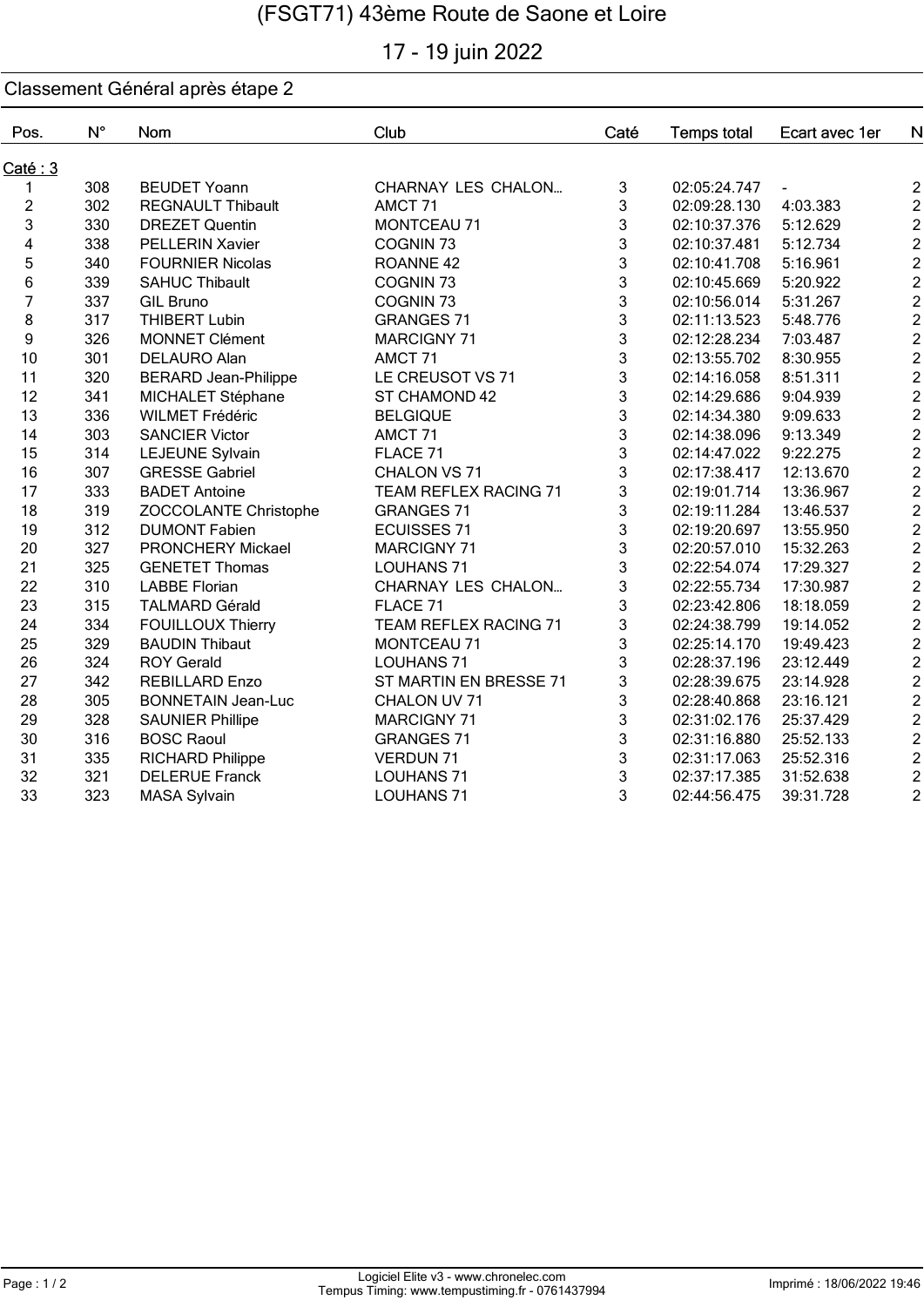# 17 - 19 juin 2022

| Pos.                    | $N^{\circ}$ | Nom                          | Club                       | Caté                    | <b>Temps total</b> | Ecart avec 1er | $\mathsf{N}$            |
|-------------------------|-------------|------------------------------|----------------------------|-------------------------|--------------------|----------------|-------------------------|
| Caté: 4                 |             |                              |                            |                         |                    |                |                         |
| 1                       | 412         | <b>CHARLES Baptiste</b>      | LE CREUSOT VS 71           | 4                       | 02:09:02.107       |                | 2                       |
| $\overline{c}$          | 432         | <b>DEMAGNY Nicolas</b>       | MEXIMIEUX 01               | 4                       | 02:11:23.371       | 2:21.264       | $\frac{2}{2}$           |
| 3                       | 406         | <b>BERARD Valentin</b>       | <b>GRANGES 71</b>          | 4                       | 02:12:33.017       | 3:30.910       |                         |
| $\overline{\mathbf{4}}$ | 424         | <b>PETIT Pascal</b>          | <b>VARENNES ST SAUVEUR</b> | 4                       | 02:12:42.368       | 3:40.261       | $\overline{a}$          |
| 5                       | 425         | <b>RAMAEKERS Brice</b>       | <b>BELGIQUE</b>            | $\overline{\mathbf{4}}$ | 02:14:18.390       | 5:16.283       | $\frac{2}{2}$           |
| 6                       | 434         | SPITERI Michael              | MEXIMIEUX 01               | $\overline{\mathbf{4}}$ | 02:14:21.108       | 5:19.001       |                         |
| $\overline{7}$          | 419         | <b>DEPREZ Lucas</b>          | <b>MARCIGNY 71</b>         | 4                       | 02:14:22.637       | 5:20.530       | $\overline{2}$          |
| 8                       | 437         | DA FONSECA Eduardo           | VILLEJUST 91               | 4                       | 02:14:23.974       | 5:21.867       | $\overline{c}$          |
| 9                       | 403         | <b>LOUIS Fabrice</b>         | CHALON VS 71               | 4                       | 02:14:29.779       | 5:27.672       | $\overline{c}$          |
| 10                      | 407         | PANNEQUIN Robert             | <b>GRANGES 71</b>          | 4                       | 02:14:53.383       | 5:51.276       | $\overline{c}$          |
| 11                      | 427         | <b>FLORET Stephane</b>       | COGNIN <sub>73</sub>       | 4                       | 02:18:01.913       | 8:59.806       | $\overline{c}$          |
| 12                      | 411         | <b>GAUTHEY Océane</b>        | LE CREUSOT CYCLISME        | 4                       | 02:19:01.184       | 9:59.077       |                         |
| 13                      | 402         | <b>DUMONTEL Jérome</b>       | BUXY 71                    | 4                       | 02:19:03.840       | 10:01.733      | 2222                    |
| 14                      | 438         | <b>GOGUELAT Romain</b>       | VILLEJUST 91               | $\overline{\mathbf{4}}$ | 02:19:11.368       | 10:09.261      |                         |
| 15                      | 401         | <b>AURENGE Christophe</b>    | AMCT <sub>71</sub>         | $\overline{\mathbf{4}}$ | 02:20:05.042       | 11:02.935      |                         |
| 16                      | 429         | <b>VERNIER Philippe</b>      | COGNIN <sub>73</sub>       | 4                       | 02:20:53.972       | 11:51.865      |                         |
| 17                      | 405         | <b>RIGOMIER Vincent</b>      | FLACE 71                   | $\overline{\mathbf{4}}$ | 02:23:06.884       | 14:04.777      | $\overline{c}$          |
| 18                      | 435         | <b>ARMAND Jean-Claude</b>    | ST CHAMOND 42              | 4                       | 02:24:15.601       | 15:13.494      |                         |
| 19                      | 421         | <b>DORLAND Benoît</b>        | ST MARTIN EN BRESSE 71     | 4                       | 02:24:18.819       | 15:16.712      | $2222$<br>$222$         |
| 20                      | 439         | <b>ALENDA Nathan</b>         | CHALON VS 71               | $\overline{\mathbf{4}}$ | 02:25:24.188       | 16:22.081      |                         |
| 21                      | 418         | <b>MAIKHAF Ahmed</b>         | LE CREUSOT VS 71           | $\overline{\mathbf{4}}$ | 02:25:30.419       | 16:28.312      |                         |
| 22                      | 417         | MACIASZEK Guillaume          | LE CREUSOT VS 71           | 4                       | 02:25:38.159       | 16:36.052      |                         |
| 23                      | 420         | <b>ROGALSKI Arthur</b>       | MONTCEAU 71                | $\overline{\mathbf{4}}$ | 02:25:38.788       | 16:36.681      |                         |
| 24                      | 423         | REBILLARD Stéphane           | ST MARTIN EN BRESSE 71     | 4                       | 02:26:04.044       | 17:01.937      | $\overline{2}$          |
| 25                      | 431         | <b>CLAUDE Fabrice</b>        | MEXIMIEUX 01               | 4                       | 02:27:58.846       | 18:56.739      | $\overline{c}$          |
| 26                      | 404         | <b>CHARLOT Denis</b>         | FLACE 71                   | 4                       | 02:28:01.572       | 18:59.465      | $\overline{c}$          |
| 27                      | 428         | <b>GARNIER Didier</b>        | COGNIN <sub>73</sub>       | 4                       | 02:28:14.062       | 19:11.955      | $\overline{\mathbf{c}}$ |
| 28                      | 416         | <b>DESGOUILLES Julien</b>    | LE CREUSOT VS 71           | 4                       | 02:28:30.541       | 19:28.434      |                         |
| 29                      | 426         | <b>DESFEUX Jean Francois</b> | COGNIN <sub>73</sub>       | 4                       | 02:30:59.578       | 21:57.471      | 2222                    |
| 30                      | 413         | <b>CHARLES Romain</b>        | LE CREUSOT VS 71           | $\overline{\mathbf{4}}$ | 02:31:07.229       | 22:05.122      |                         |
| 31                      | 408         | <b>RABUT Lucas</b>           | <b>GRANGES 71</b>          | 4                       | 02:31:11.890       | 22:09.783      |                         |
| 32                      | 409         | RABUT Sylvain                | <b>GRANGES 71</b>          | 4                       | 02:31:22.263       | 22:20.156      |                         |
| 33                      | 410         | <b>GROSJEAN Gaëtan</b>       | JONCY 71                   | 4                       | 02:33:06.773       | 24:04.666      | $\overline{\mathbf{c}}$ |
| 34                      | 433         | <b>FREMY Thierry</b>         | MEXIMIEUX 01               | 4                       | 02:35:19.184       | 26:17.077      | $\overline{\mathbf{c}}$ |
| 35                      | 430         | <b>LOCATELLI Remo</b>        | <b>ITALIE</b>              | 4                       | 02:41:40.177       | 32:38.070      | $\overline{2}$          |
|                         |             |                              |                            |                         |                    |                |                         |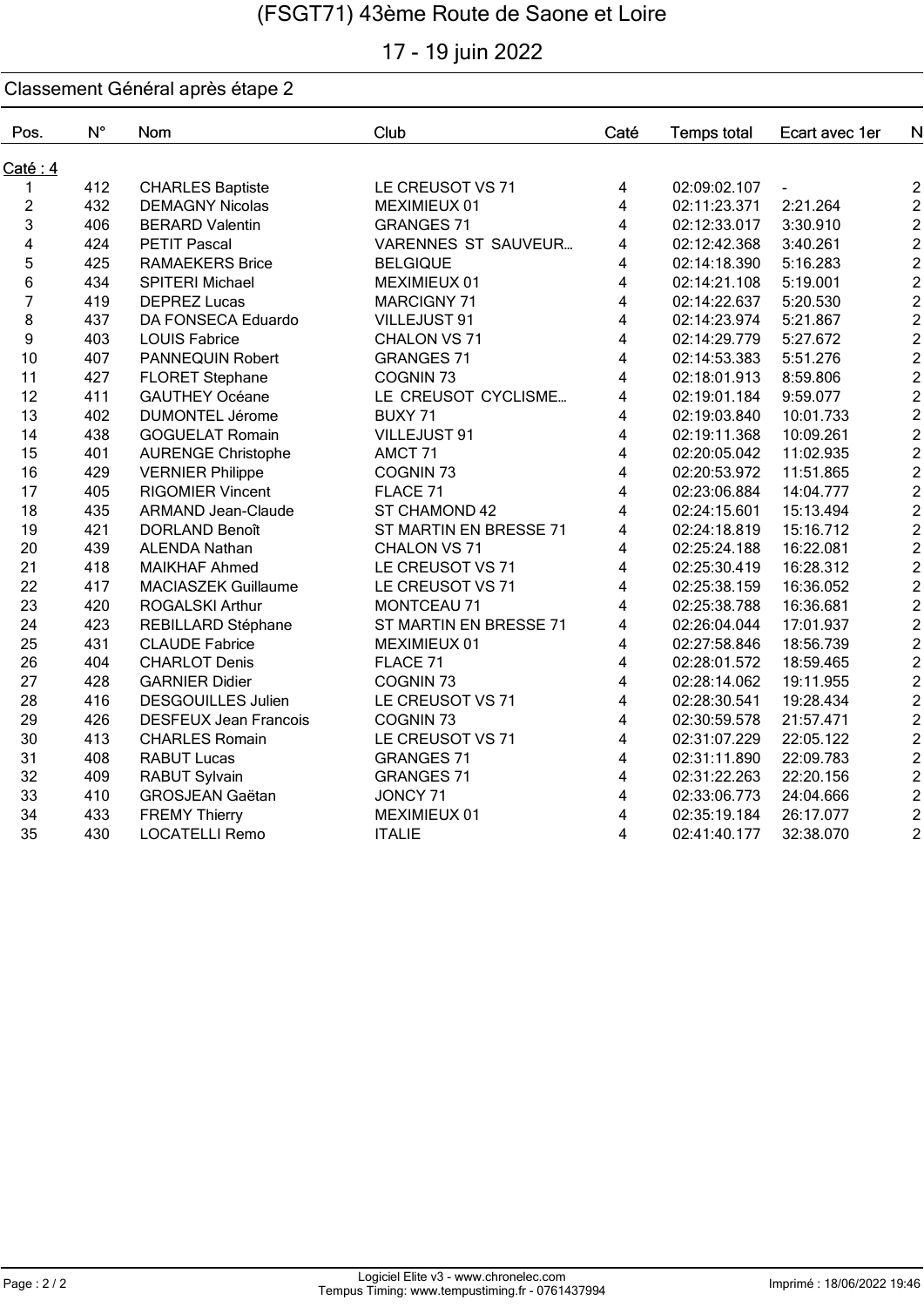# 17 - 19 juin 2022

| Pos.           | $N^{\circ}$ | Nom                       | Club                   | Caté       | <b>Temps total</b> | Ecart avec 1er |
|----------------|-------------|---------------------------|------------------------|------------|--------------------|----------------|
| 1              | 523         | <b>FORNARI Andrea</b>     | <b>ITALIE</b>          | 5          | 02:23:11.943       |                |
| $\overline{c}$ |             |                           |                        | 5          |                    |                |
|                | 509         | <b>PONCET Flavie</b>      | JONCY 71               |            | 02:23:23.785       | 11.842         |
| 3              | 524         | <b>LEPRI Arnaldo</b>      | <b>ITALIE</b>          | 5          | 02:27:49.132       | 4:37.189       |
| 4              | 502         | JOBLOT Thierry            | BUXY 71                | 5          | 02:30:08.663       | 6:56.720       |
| 5              | 511         | MICHAUDET Jean            | ST MARCEL 71           | 5          | 02:30:22.437       | 7:10.494       |
| 6              | 520         | POLLET Daniel             | COGNIN <sub>73</sub>   | 5          | 02:30:26.908       | 7:14.965       |
| 7              | 506         | <b>TRANCHANT Regis</b>    | CHALON VS 71           | $\sqrt{5}$ | 02:34:22.403       | 11:10.460      |
| 8              | 510         | <b>DUCOTE Jean-Michel</b> | MONTCEAU 71            | 5          | 02:34:30.633       | 11:18.690      |
| 9              | 501         | <b>BRUZZONI Stéphane</b>  | BUXY 71                | 5          | 02:38:30.067       | 15:18.124      |
| 10             | 522         | <b>CROCI Silvano</b>      | <b>ITALIE</b>          | 5          | 02:42:14.461       | 19:02.518      |
| 11             | 602         | <b>CREUZENET Cyril</b>    | CHARNAY LES CHALON     | 6          | 02:42:31.004       | 19:19.061      |
| 12             | 525         | <b>STACCHI Andrea</b>     | <b>ITALIE</b>          | 5          | 02:42:43.845       | 19:31.902      |
| 13             | 516         | <b>RABUT Eric</b>         | ST MARTIN EN BRESSE 71 | 5          | 02:43:04.656       | 19:52.713      |
| 14             | 526         | <b>CAZES Sylvain</b>      | <b>VILLEJUST 91</b>    | 5          | 02:44:35.332       | 21:23.389      |
| 15             | 605         | <b>CLERC Albert</b>       | LE CREUSOT VS 71       | 6          | 02:44:38.014       | 21:26.071      |
| 16             | 515         | <b>PERRET Florian</b>     | ST MARTIN EN BRESSE 71 | 5          | 02:45:52.995       | 22:41.052      |
| 17             | 513         | <b>MARGUIN Laurent</b>    | ST MARTIN EN BRESSE 71 | 5          | 02:46:22.830       | 23:10.887      |
| 18             | 514         | <b>MAZUE Laurent</b>      | ST MARTIN EN BRESSE 71 | 5          | 02:52:30.247       | 29:18.304      |
| 19             | 508         | <b>GLONIN Corentin</b>    | <b>GRANGES 71</b>      | 5          | 03:14:50.652       | 51:38.709      |
| 20             | 504         | <b>BRUILLOT Dominique</b> | CHALON UV 71           | 5          | 03:15:07.786       | 51:55.843      |
| 21             | 604         | <b>MORNAT Julien</b>      | JONCY 71               | 6          | 03:15:12.526       | 52:00.583      |
| 22             | 607         | <b>TILLIER Jacky</b>      | MONTCEAU 71            | 6          | 03:15:18.618       | 52:06.675      |
| 23             | 601         | <b>PROST Perrine</b>      | AMCT <sub>71</sub>     | 6          | 03:15:22.213       | 52:10.270      |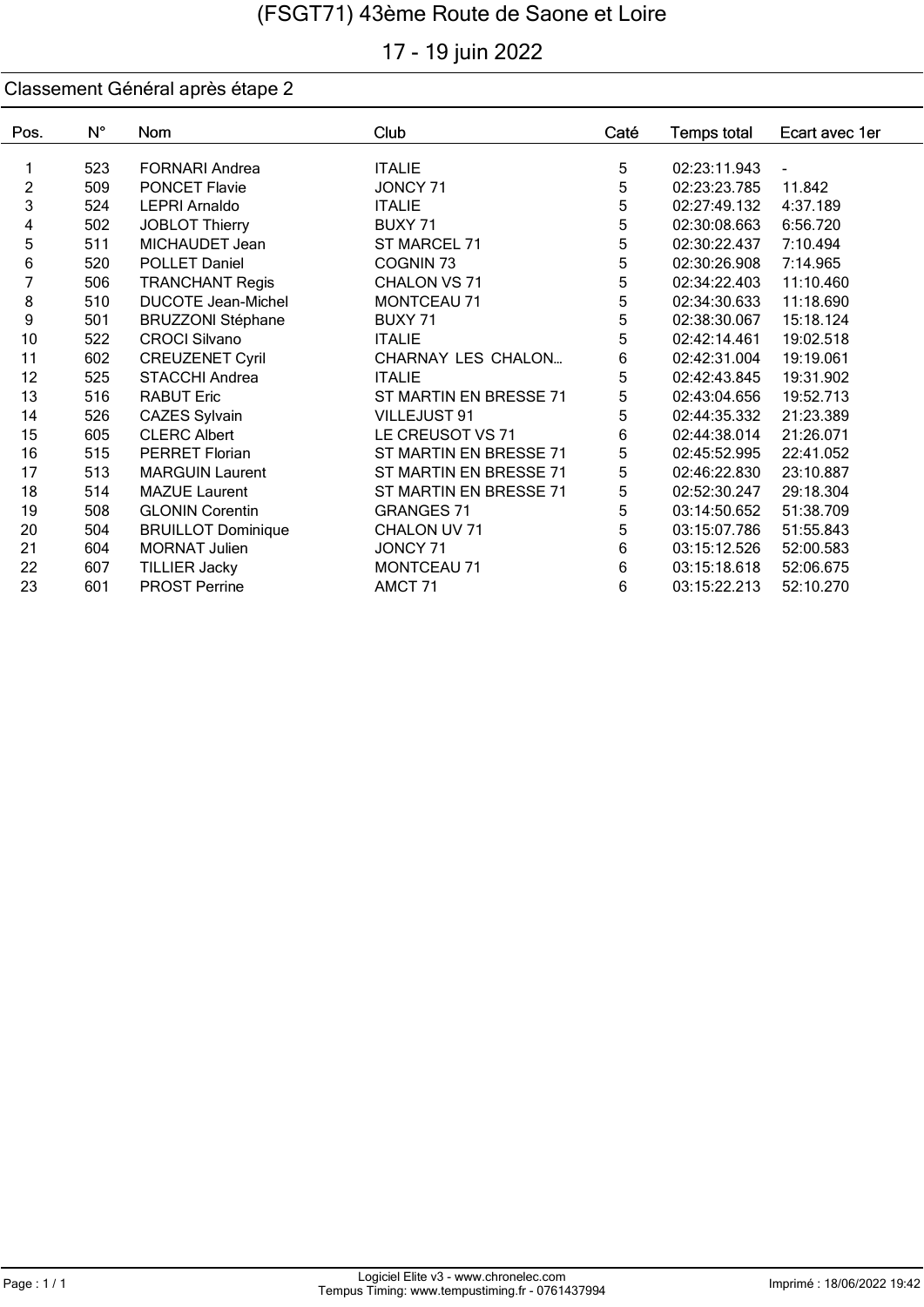# 17 - 19 juin 2022

| Pos.    | $N^{\circ}$ | Nom                       | Club                   | Caté | Temps total  | Ecart avec 1er | N                       |
|---------|-------------|---------------------------|------------------------|------|--------------|----------------|-------------------------|
| Caté: 5 |             |                           |                        |      |              |                |                         |
|         | 523         | <b>FORNARI Andrea</b>     | <b>ITALIE</b>          | 5    | 02:23:11.943 |                | 2                       |
| 2       | 509         | <b>PONCET Flavie</b>      | JONCY 71               | 5    | 02:23:23.785 | 11.842         | $\overline{c}$          |
| 3       | 524         | <b>LEPRI Arnaldo</b>      | <b>ITALIE</b>          | 5    | 02:27:49.132 | 4:37.189       | $\overline{2}$          |
| 4       | 502         | <b>JOBLOT Thierry</b>     | BUXY 71                | 5    | 02:30:08.663 | 6:56.720       | $\overline{\mathbf{c}}$ |
| 5       | 511         | MICHAUDET Jean            | ST MARCEL 71           | 5    | 02:30:22.437 | 7:10.494       | $\overline{\mathbf{c}}$ |
| 6       | 520         | <b>POLLET Daniel</b>      | COGNIN <sub>73</sub>   | 5    | 02:30:26.908 | 7:14.965       | $\overline{\mathbf{c}}$ |
|         | 506         | <b>TRANCHANT Regis</b>    | CHALON VS 71           | 5    | 02:34:22.403 | 11:10.460      | $\overline{\mathbf{c}}$ |
| 8       | 510         | <b>DUCOTE Jean-Michel</b> | <b>MONTCEAU 71</b>     | 5    | 02:34:30.633 | 11:18.690      | $\overline{\mathbf{c}}$ |
| 9       | 501         | <b>BRUZZONI Stéphane</b>  | BUXY 71                | 5    | 02:38:30.067 | 15:18.124      | $\overline{\mathbf{c}}$ |
| 10      | 522         | <b>CROCI Silvano</b>      | <b>ITALIE</b>          | 5    | 02:42:14.461 | 19:02.518      | $\overline{\mathbf{c}}$ |
| 11      | 525         | <b>STACCHI Andrea</b>     | <b>ITALIE</b>          | 5    | 02:42:43.845 | 19:31.902      | $\overline{\mathbf{c}}$ |
| 12      | 516         | <b>RABUT Eric</b>         | ST MARTIN EN BRESSE 71 | 5    | 02:43:04.656 | 19:52.713      | $\overline{\mathbf{c}}$ |
| 13      | 526         | <b>CAZES Sylvain</b>      | <b>VILLEJUST 91</b>    | 5    | 02:44:35.332 | 21:23.389      | $\overline{\mathbf{c}}$ |
| 14      | 515         | <b>PERRET Florian</b>     | ST MARTIN EN BRESSE 71 | 5    | 02:45:52.995 | 22:41.052      | $\overline{\mathbf{c}}$ |
| 15      | 513         | <b>MARGUIN Laurent</b>    | ST MARTIN EN BRESSE 71 | 5    | 02:46:22.830 | 23:10.887      | $\overline{\mathbf{c}}$ |
| 16      | 514         | <b>MAZUE Laurent</b>      | ST MARTIN EN BRESSE 71 | 5    | 02:52:30.247 | 29:18.304      | $\overline{\mathbf{c}}$ |
| 17      | 508         | <b>GLONIN Corentin</b>    | <b>GRANGES 71</b>      | 5    | 03:14:50.652 | 51:38.709      | $\overline{\mathbf{c}}$ |
| 18      | 504         | <b>BRUILLOT Dominique</b> | CHALON UV 71           | 5    | 03:15:07.786 | 51:55.843      | $\overline{c}$          |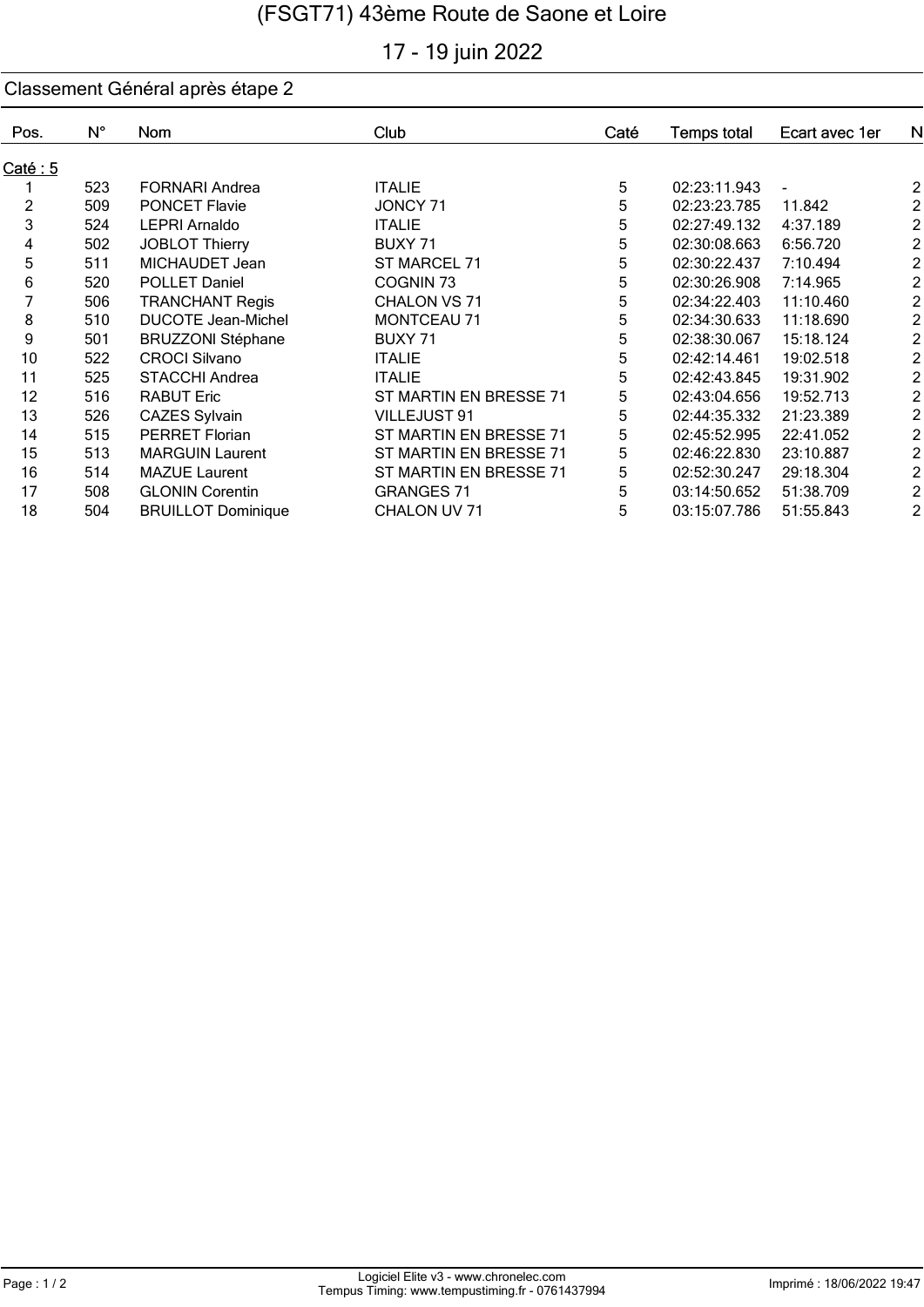## 17 - 19 juin 2022

#### Classement Général après étape 2  $N^{\circ}$ Pos. Club Caté Temps total Ecart avec 1er Nom N  $Caté: 6$ 1 602 CREUZENET Cyril CHARNAY LES CHALON ... 6 02:42:31.004 - 2 2 605 CLERC Albert LE CREUSOT VS 71 6 02:44:38.014 2:07.010 2 3 604 MORNAT Julien JONCY 71 6 03:15:12.526 32:41.522 2 4 607 TILLIER Jacky MONTCEAU 71 6 03:15:18.618 32:47.614 5 601 PROST Perrine AMCT 71 6 03:15:22.213 32:51.209 2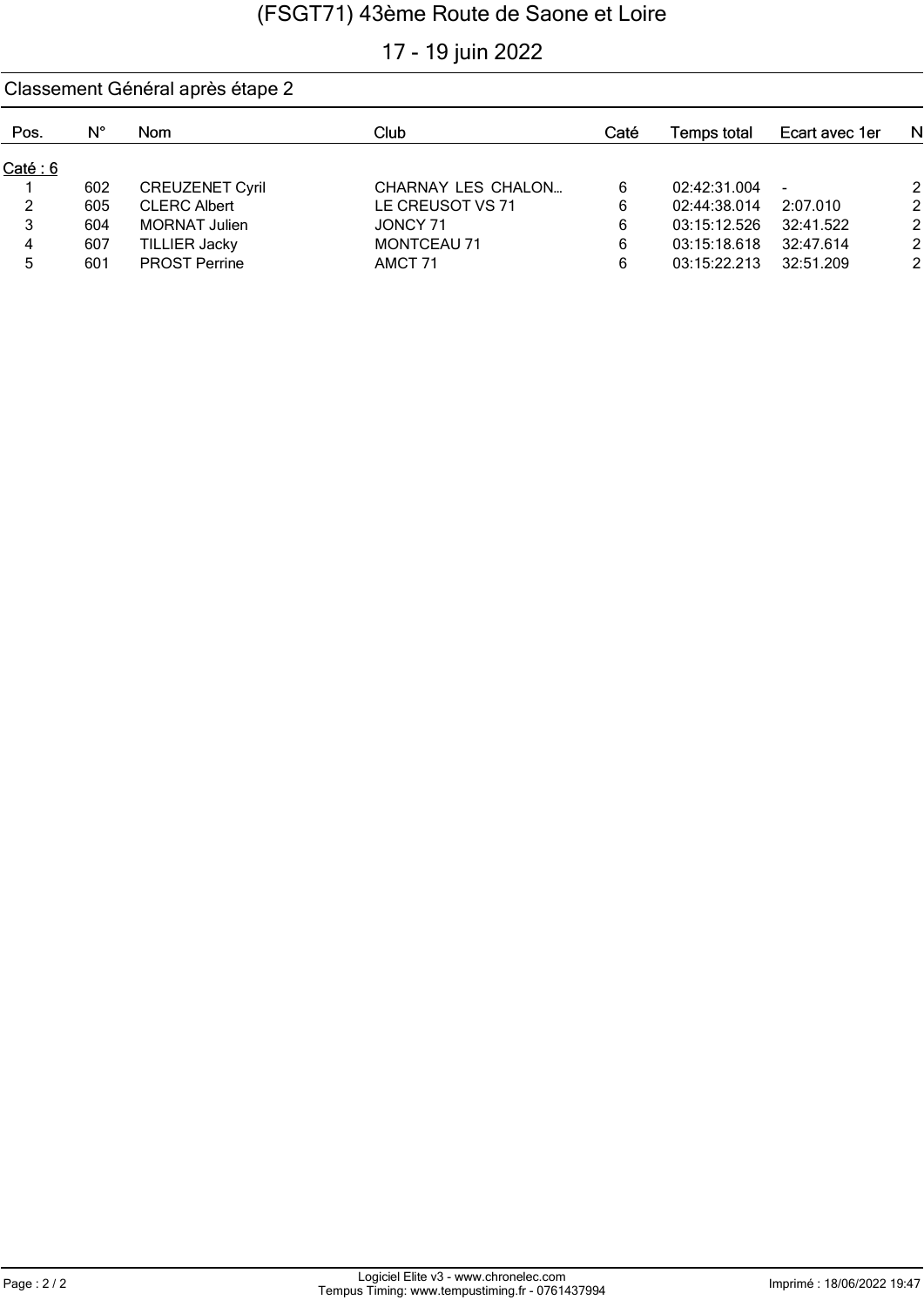| <b>Epreuve</b> | La Route de Saône et Loire          |                         |                        |                |         |         |                |  |  |
|----------------|-------------------------------------|-------------------------|------------------------|----------------|---------|---------|----------------|--|--|
| Date           | 17 - 18 - 19 JUIN 2022              |                         |                        |                |         |         |                |  |  |
| <b>Club</b>    |                                     | <b>ASPTT</b>            |                        |                |         |         |                |  |  |
| Catégorie      | $1,2,3$ , Jeunes                    |                         |                        |                |         |         |                |  |  |
|                | <b>Classement du Maillot à Pois</b> |                         |                        |                |         |         |                |  |  |
| <b>Place</b>   | <b>Dossards</b>                     | <b>Noms-Prénoms</b>     | <b>Clubs</b>           | Etape 2        | Etape 3 | Etape 4 | <b>Total</b>   |  |  |
|                | 25                                  | D'EVOLA Fabian          | <b>BELGIQUE</b>        | 17             |         |         | 17             |  |  |
| $\overline{2}$ | 205                                 | <b>CARNEADO Basile</b>  | <b>GRANGES 71</b>      | 12             |         |         | 12             |  |  |
| 3              | 26                                  | <b>HIERKENS Pascal</b>  | <b>BELGIQUE</b>        | 6              |         |         | 6              |  |  |
| 4              | 24                                  | <b>WILLIAMS James</b>   | TEAM REFLEX RACING 71  | 5              |         |         | 5              |  |  |
| 4              | 33                                  | <b>BAYLET Emmanuel</b>  | NICE 06                | 4              |         |         | 4              |  |  |
|                | 32                                  | <b>CROCI Alan</b>       | <b>ITALIE</b>          | 4              |         |         | 4              |  |  |
| 6              | 14                                  | <b>ZOCCOLANTE David</b> | <b>GRANGES 71</b>      | 3              |         |         | 3              |  |  |
| 7              | 16                                  | LANDRE Sébastien        | LE CREUSOT VS 71       | $\overline{2}$ |         |         | $\overline{2}$ |  |  |
| 9              | 64                                  | <b>GUEUGNEAUD Lucas</b> | LE CREUSOT CYCLISME 71 | 2              |         |         | $\overline{2}$ |  |  |